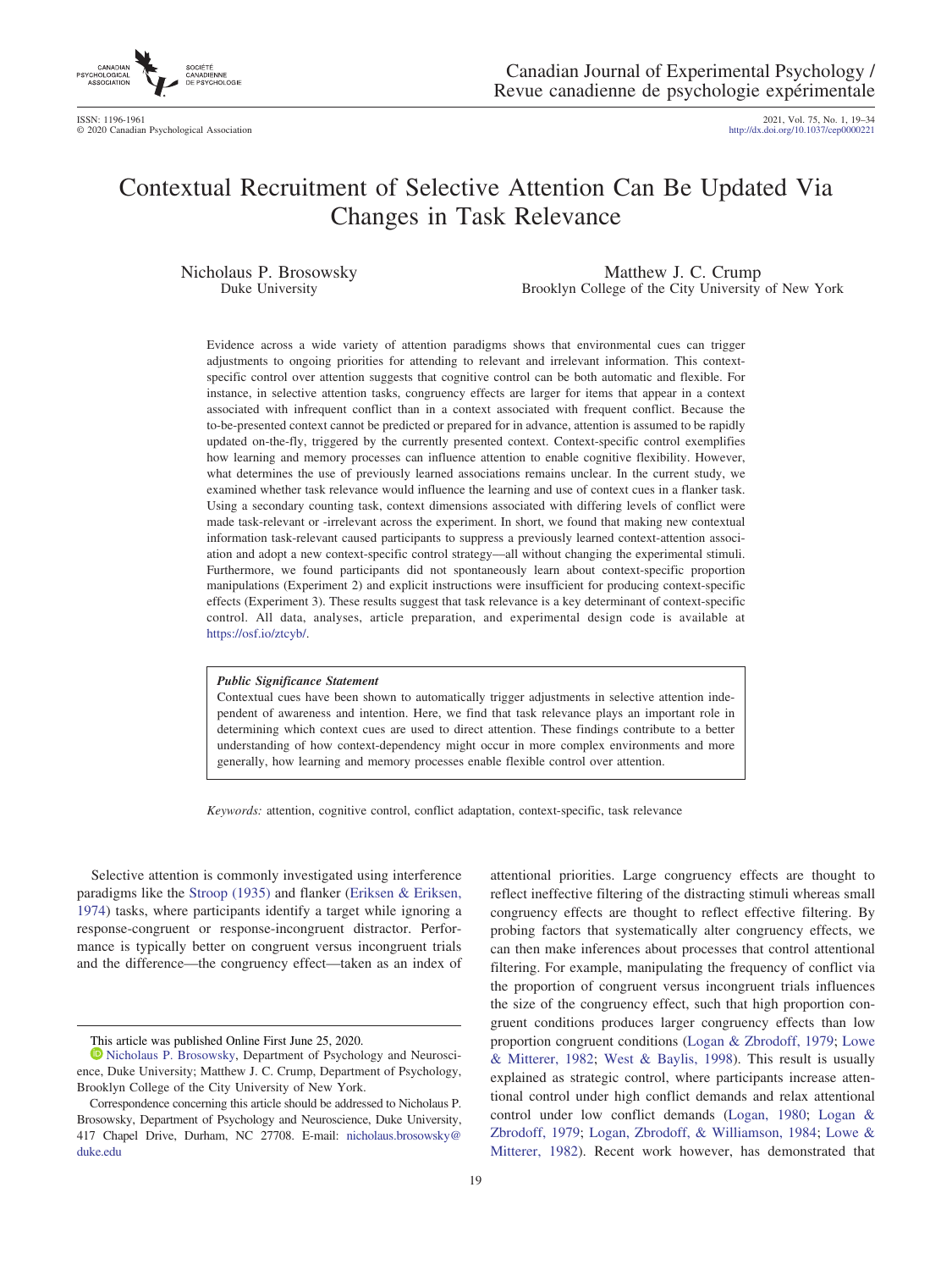attentional control is not only adjusted by top-down regulation, but can also be triggered automatically by environmental cues [\(Brosowsky & Crump, 2018;](#page-12-0) [Bugg & Crump, 2012;](#page-12-1) [Egner, 2014;](#page-13-5) [Fischer & Dreisbach, 2015;](#page-13-6) [King, Korb, & Egner, 2012;](#page-13-7) [Mayr &](#page-14-2) [Bryck, 2007\)](#page-14-2).

For example, [Crump, Gong, and Milliken \(2006;](#page-13-8) see also, [Corballis & Gratton, 2003\)](#page-12-2) presented Stroop stimuli in one of two randomly chosen locations and manipulated the frequency of conflict associated with each location. One location was associated with a high frequency of conflict (25% congruent trials) and the other with a low frequency of conflict (75% congruent trials). Overall, the proportion of congruent trials was 50% and trials were randomized such that the upcoming location could not be predicted. Even so, congruency effects were smaller for trials where the stimulus appeared in the high conflict location as compared to the low conflict location. This context-specific proportion congruent (CSPC) effect has now been replicated in a number of different selective attention paradigms (e.g., [Alards-Tomalin, Brosowsky, &](#page-12-3) [Mondor, 2017;](#page-12-3) [Blais, Harris, Sinanian, & Bunge, 2015;](#page-12-4) [Bugg,](#page-12-5) [2014;](#page-12-5) [Crump, 2016;](#page-13-9) [Crump, Milliken, Leboe-McGowan, Leboe-](#page-13-10)[McGowan, & Gao, 2018;](#page-13-10) [Fischer, Gottschalk, & Dreisbach, 2014;](#page-13-11) [Hübner & Mishra, 2016\)](#page-13-12).

Critical evidence however, that CSPC effects reflect contextspecific control rather than other noncontrol learning processes (e.g., [Schmidt & Besner, 2008\)](#page-14-3), comes from work showing that CSPC effects can transfer to frequency unbiased items [\(Brosowsky](#page-12-6) [& Crump, 2016;](#page-12-6) [Crump & Milliken, 2009;](#page-13-13) [Weidler & Bugg, 2016;](#page-14-4) [Weidler, Dey, & Bugg, 2020;](#page-14-5) though, see [Hutcheon & Spieler,](#page-13-14) [2017\)](#page-13-14). For example, [Crump and Milliken \(2009\)](#page-13-13) divided Stroop items into two mutually exclusive sets (e.g., red/green and blue/ yellow). One set was defined as the frequency biased set, and presented with 75% congruency in one location, and 25% congruency in the other. The second set (i.e., the unbiased set) however, was presented with 50% congruency in both locations. Nevertheless, they found smaller congruency effects for unbiased items presented in the high conflict location as compared to the low conflict location.

One explanation for CSPC effects is that the repeated application of attentional priorities in a particular context creates an associative link in episodic memory between the attentional control procedures and contextual information [\(Abrahamse, Braem,](#page-12-7) [Notebaert, & Verguts, 2016;](#page-12-7) [Brosowsky & Crump, 2018;](#page-12-0) [Crump,](#page-13-9) [2016;](#page-13-9) [Egner, 2014\)](#page-13-5). Once the associative link is established, processing the context is assumed to trigger the retrieval of previous experiences, automatically reinstating associated attentional priorities. In this way, automatic memory-based retrieval may be an effective means to sidestep an effortful basis for managing attentional priorities appropriate to a task at hand.

The current study extends prior work by addressing two related issues: First, how is attentional control resolved when multiple contextual features could be used as cues? And second, what determines the expression and/or suppression of previously learned attentional associations?

Real-world environments are complex and contain many potential cues for directing attention. For instance, a coffee shop is a rich environment with numerous context cues (e.g., pictures on the wall, chairs, coffee, laptop), each of which someone could have different experiences with and afford different learned associations. A laptop for example, could cue attentional processing

helpful for writing, whereas other features of the coffee shop might cue attentional processing related to other experiences like socializing and people-watching. Given that all these cues are available to set attentional priorities, what determines which associative relationships will be used to guide attention? On the one hand, context-based retrieval of attentional priorities might be completely obligatory: the mere presence of learned cues might trigger attention in a ballistic manner (e.g., [Schneider & Shiffrin, 1977;](#page-14-6) [Shiffrin & Schneider, 1977\)](#page-14-7). Attention in this case could be at the mercy of the environment and perhaps commanded by order of strongest association. Alternatively, current task-goals may constrain the expression of previously learned associations. If someone sits down to write in the coffee shop, their current goals may allow the laptop to take priority over other environmental cues that are irrelevant to the task at hand.

Historically, perspectives of automaticity and attentional control have emphasised the role of practice and likened the learning of attentional associations to the development of automaticity in skill-learning [\(Logan, 1988,](#page-13-15) [1992;](#page-13-16) [Schneider & Shiffrin, 1977;](#page-14-6) [Shiffrin & Schneider, 1977\)](#page-14-7). Under this view, forming an association requires many repeated experiences pairing a cue with a set of attentional priorities. Once formed it becomes habitual or hardwired and the mere presence of the cue is sufficient to automatically adjust attention. Learned associations are therefore ballistic, difficult to suppress, and difficult to unlearn (e.g., [Posner &](#page-14-8) [Snyder, 1975a,](#page-14-8) [1975b;](#page-14-9) [Schneider & Shiffrin, 1977;](#page-14-6) [Shiffrin &](#page-14-7) [Schneider, 1977;](#page-14-7) [Treisman, 1960,](#page-14-10) [1964,](#page-14-11) [1969\)](#page-14-12). This view is often referenced in modern work on contextual cuing where it is as-sumed that learned associations require practice (e.g., [Crump,](#page-13-9) [2016;](#page-13-9) [Lehle & Hübner, 2008\)](#page-13-17), form without awareness or intention, and are triggered automatically by the mere presence of the cue [\(Crump et al., 2006;](#page-13-8) [Crump & Logan, 2010;](#page-13-18) [Crump, Vaquero,](#page-13-19) [& Milliken, 2008;](#page-13-19) [King et al., 2012;](#page-13-7) [Reuss, Desender, Kiesel, &](#page-14-13) [Kunde, 2014;](#page-14-13) though, see [Brosowsky & Crump, 2016\)](#page-12-6).

An alternative view—the memory-based perspective—takes a more nuanced view [\(Abrahamse et al., 2016;](#page-12-7) [Brosowsky &](#page-12-0) [Crump, 2018;](#page-12-0) [Crump, 2016;](#page-13-9) [Egner, 2014;](#page-13-5) [Norman, 1969,](#page-14-14) [1976\)](#page-14-15). Here, practice is only important to the extent that it improves memory encoding and retrieval. Learning an association can be thought of as the process of encoding experiences where attentional priorities and cues co-occur. The expression of previously learned associations, however, is dictated by memory retrieval—a similarity-based, cue-driven process (e.g., [Hintzman, 1984,](#page-13-20) [1986,](#page-13-21) [1988;](#page-13-22) [Jacoby, 1978\)](#page-13-23). Presumably, the features of our immediate environment automatically cue memory and reinstate the retrieved attentional priorities [\(Logan, 1988,](#page-13-15) [1992\)](#page-13-16). If a few prior experiences are easily retrievable (i.e., memories are distinct or very similar to the retrieval cue), they could support the reinstatement of a learned attentional association despite very little practice (e.g., [Brosowsky & Crump, 2018\)](#page-12-0). Conversely, if prior experiences are difficult to retrieve (i.e., memories are indistinct or low in similarity to the retrieval cue), then learned associations may not be expressed, even after much practice. To the extent that you could manipulate memory retrieval, you should also be able manipulate the expression of learned associations.

Here, we examine whether task relevance influences the retrieval of previously used attentional priorities. We hypothesized that the cue-driven, memory-retrieval process might be constrained to the features of our environment that are relevant to our ongoing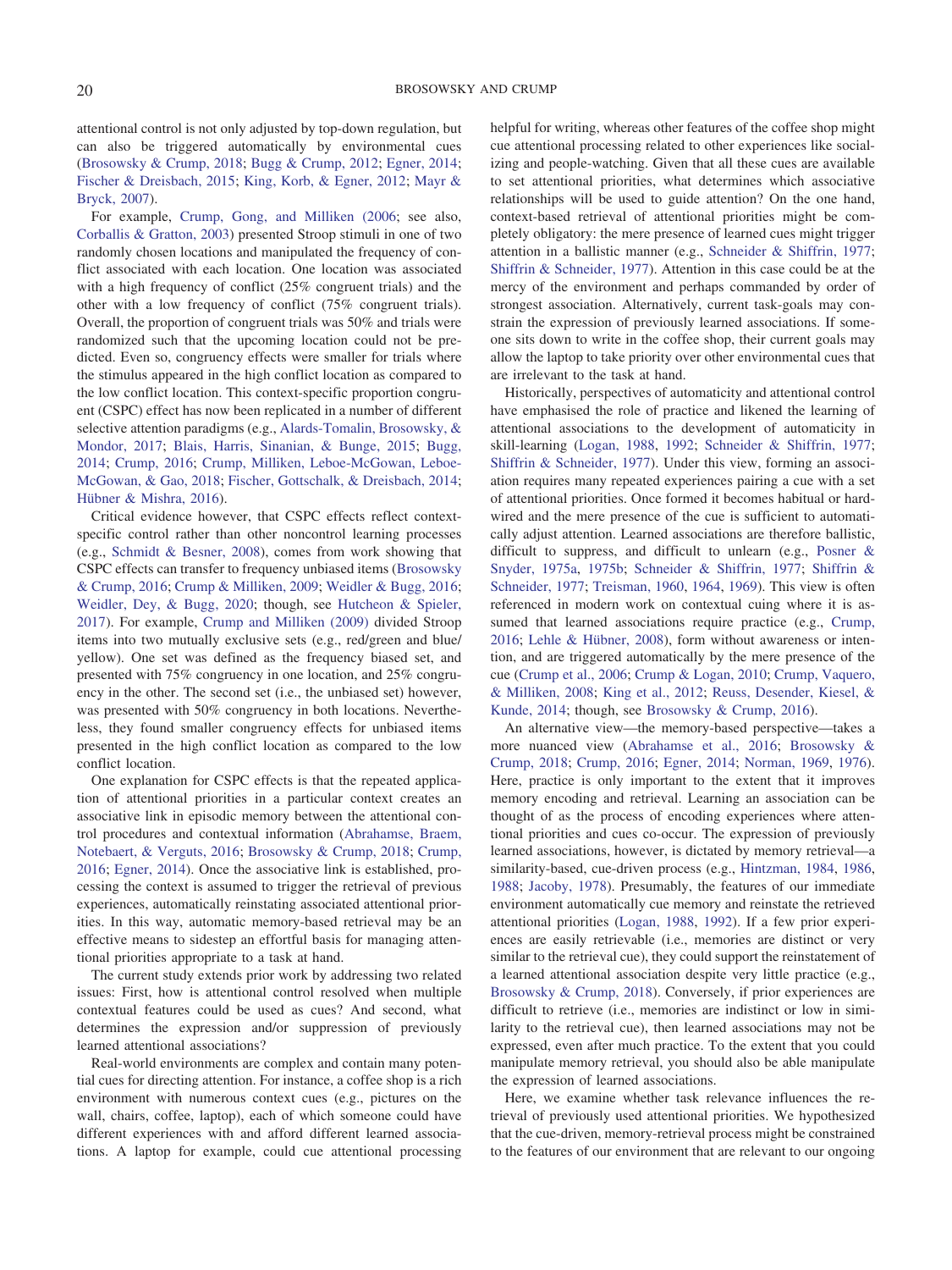task and goals. If this is the case, then a previously learned association should be easily suppressed if that feature was made irrelevant to the task because that feature would no longer contribute to memory-retrieval. Furthermore, it would suggest that the mere presence of a cue is not sufficient for automatically directing attention, but instead requires task-integration (for a similar perspective, see [Hommel, 2004,](#page-13-24) [2019\)](#page-13-25).

Recent work on contextual cueing suggests that task relevance is important for establishing new context-attention associations. [Crump et al. \(2008\)](#page-13-19) used a Stroop prime-probe task where the distractor word is presented first followed by a colour patch probe. Critically, they used the shape of the color-patch probe, either a square or a circle, as the contextual dimension; one associated with a high frequency of conflict, the other with a low frequency. In one experiment participants were made aware of the shape-proportion contingencies but given no additional instructions. In the second, participants were given a secondary task to count the number of trials that contained a square. The first experiment failed to find evidence for contextspecificity, whereas the second did. Although not testing task relevance directly, [Cañadas, Rodríguez-Bailón, Milliken, and](#page-12-8) [Lupiáñez \(2013\)](#page-12-8) found similar effects. In this study they used images of male and female faces as context cues in a flanker task. When given instructions to think of the faces as members of the gender categories they found CSPC effects, but when given instructions to think of the faces as individuals they did not. These results suggest that making a context dimension relevant to the ongoing task is important for establishing new associations and producing CSPC effects. However, the extent to which task relevance influences the expression of previously learned associations is still unknown.

# **Experiment 1**

Prior work suggests that the task relevance of contextual information could be important for establishing new associations between context cues and attentional priorities. Simply put, CSPC effects tend to emerge when context cues are somehow made relevant to the task, but do not when cues are irrelevant [\(Cañadas](#page-12-8) [et al., 2013;](#page-12-8) [Crump et al., 2006,](#page-13-8) [2008\)](#page-13-19). However, what determines the expression of previously learned context-attention associations remains unclear. In the current study, we examined whether manipulating task relevance would allow participants to suppress a previously learned association and adopt a new context-specific control strategy.

A flanker task was used to measure attentional control in an adapted CSPC design [\(Crump, Brosowsky, & Milliken, 2017;](#page-13-26) [Crump & Milliken, 2009\)](#page-13-13). Similar to previous studies, flanker stimuli were presented in contexts associated with differing levels of conflict (0%, 50%, or 100% congruent; see [Figure 1\)](#page-2-0). However, unlike previous CSPC designs where contexts were defined by a single discriminating feature (e.g., upper vs. lower screen locations), contexts were defined by two feature dimensions (see [Figure 1,](#page-2-0) Panel A). In one condition, for example, contexts were defined by object identity (hat or chair) and color (blue or green). Only three out of the four possible feature combinations were presented, each associated with a different proportion of congruent trials (0%, 50%, or 100% congruent). Critically, the frequency unbiased context (50% congruent) always shared a feature with each of the frequency-biased contexts (0% and 100% congruent). The frequency biased contexts (0% and 100% congruent) however, did not share any features (see [Figure 1,](#page-2-0) Panel C for an example).

A secondary counting task was used to manipulate the task relevance of the context dimensions [\(Crump & Milliken, 2009\)](#page-13-13)



<span id="page-2-0"></span>*Figure 1.* Illustration of the stimuli and trial construction. Panel A shows the feature dimensions for each of the conditions. Panel B shows an example trial stimulus containing both the context and flanker images. Panel C shows an example of how feature dimensions could have been assigned to each proportion congruency condition, and an example of the secondary task assignments. The secondary task order, as well as the feature and congruency assignments were all randomized for each participant. See the online article for the color version of this figure.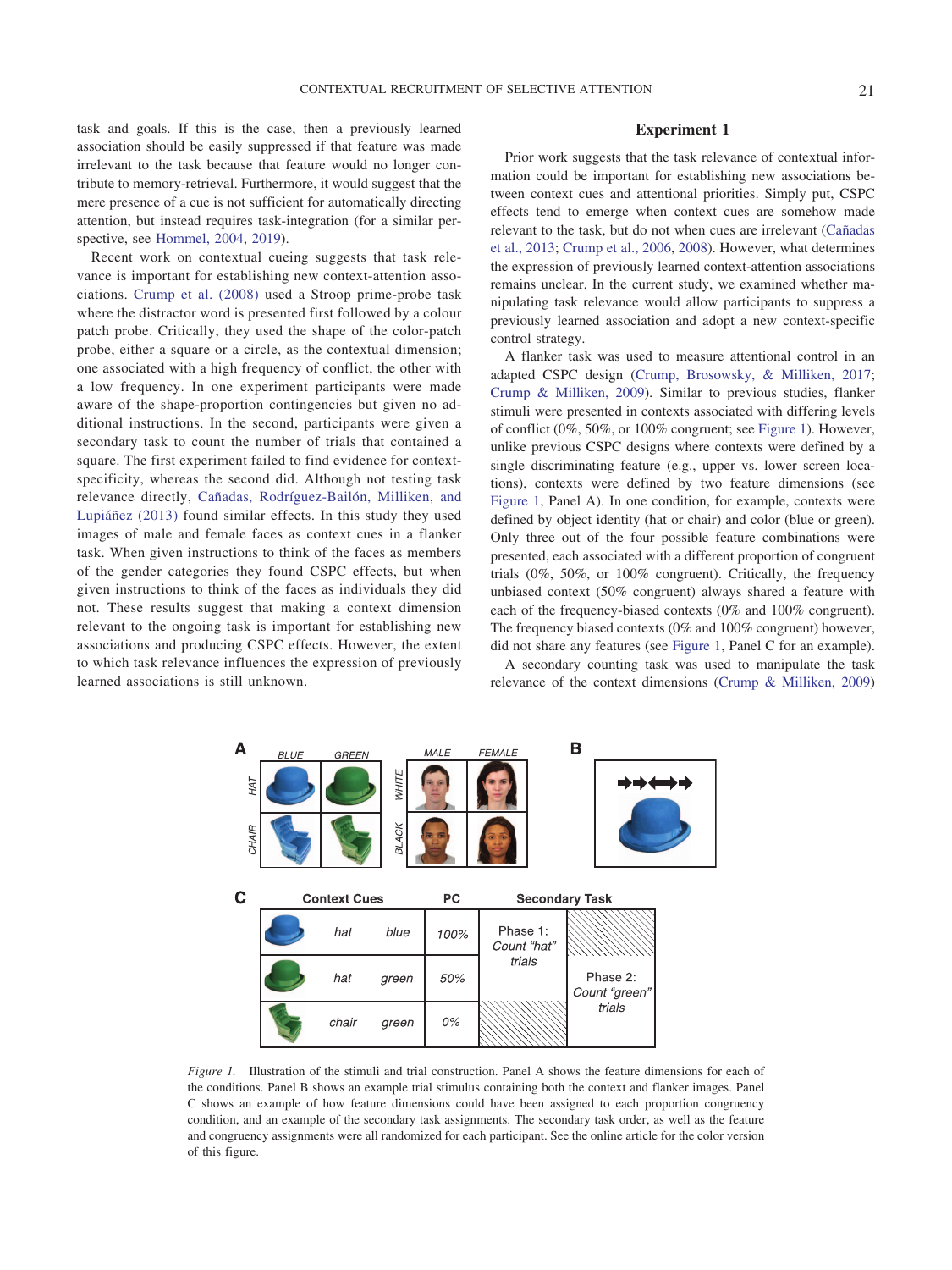which critically, switched halfway through the experiment. Participants were instructed to keep a running count of one of the overlapping features (e.g., "count whenever a hat is presented") which was associated with either a high or low frequency of conflict. Halfway through the experiment they received new instructions to count the other overlapping feature (e.g., "count whenever a green item is presented"). Critically, the set of context images remained the same throughout the experiment (see [Figure](#page-2-0) [1,](#page-2-0) Panel C for an example) and the task relevance of the context dimensions was the only aspect of the experiment that changed from the first to second phases.

The critical measure of interest is the congruency effect produced in the frequency unbiased context. If, on the one hand, task relevance has no impact on the use of context-attention associations we would expect no differences between the congruency effects when the high conflict context dimension (0% congruent) is made task-relevant or the low conflict context dimension (100% congruent) is made task-relevant. This could occur because all three contexts are treated as individual contexts throughout the whole experiment (e.g., [Cañadas et al., 2013\)](#page-12-8). Or it could occur because associations formed in the first block interfere with learning new associations in the second (e.g., [Brosowsky & Crump,](#page-12-6) [2016\)](#page-12-6). On the other hand, task relevance may dictate the expression of previously learned associations. In this case, we would expect smaller congruency effects when the high conflict context dimension is made task-relevant as compared to when the low conflict context dimension is made task-relevant. This would demonstrate that participants were able to suppress a previously learned association and adopt a new context-specific control strategy.

A secondary goal was to conceptually replicate previous findings and test the generalizability of any task relevance effects. Therefore, we included three conditions that differed only in the kinds of stimuli used to create context cues. In one condition we used face images where context dimensions were defined by social categories, such as gender, similar to [Cañadas et al. \(2013\).](#page-12-8) However, they found that social categorization occurred spontaneously, and it was unclear what impact that would have on the current results. Therefore, we included another condition that used images of simple objects where context dimensions were defined by object features. Finally, [Cañadas et al. \(2013\)](#page-12-8) also found that context effects generalized to novel face images. In our third condition we used nonrepeating face exemplars to examine whether any task relevance effects would also generalize in our design or if learning would be image-specific.

# **Method**

**Participants.** All participants were recruited from Amazon Mechanical Turk (MTurk) and were compensated \$2.00 for participating. The participant recruitment procedure and tasks were approved by the Brooklyn College Institutional Review Board (IRB). The amount compensated was calculated by estimating the maximum amount of time required to complete each experiment and multiplying by \$6.00 per hr. For each experiment, the number of HITs (i.e., Human intelligence tasks, an Amazon term for a work-unit) refers to the number of participants who initiated the study. Participants were included in the study if they completed all trials. We posted 150 HITs, and 144 participants completed all trials (see [Appendix A](#page-15-0) for demographics).

**Apparatus and stimuli.** The experiments were programmed using JavaScript, CSS, and HTML. The program allowed participants to complete the task only if they were running Safari, Google Chrome, or Firefox web browsers. Flanker stimuli consisted of images of five arrows pointed left or right presented at 250 pixels  $\times$  50 pixels (each arrow was 50 pixels  $\times$  50 pixels). Context stimuli were constructed using images selected from [Brady, Konkle, Gill, Oliva, and Alvarez \(2013\)](#page-12-9) color-rotated to blue and green, and face images from the Chicago Face Database [\(Ma, Correll, & Wittenbrink, 2015\)](#page-13-27), supplemented with the Nim-Stim Set of Facial Expressions [\(Tottenham et al., 2009\)](#page-14-16). The object images were displayed at 250 pixels  $\times$  250 pixels, while the face images were displayed at 250 pixels  $\times$  313 pixels. The experiment ran as a pop-up window that filled the entire screen. The background was white, and stimuli were presented in the center of the screen.

**Design.** Experiment 1 used a  $2 \times 2 \times 3$  mixed design with task-relevant context (high conflict and low conflict) and unbiased-item congruency (congruent and incongruent) as withinsubject factors, and context-type (object, social, and social/nonrepeating) as the between-subjects factor.

All three conditions were constructed using the same general method. The experiment was divided into two phases. Each phase consisted of 144 flanker trials (48 trials per context) and 13 count response trials for a total of 314 trials. On the count response trials, participants indicated how many trials they had counted until that point. The counting-response trials occurred once in every block of 12 flanker trials randomly inserted between Trial 6 and 12. Each phase ended with one additional count response trial.

On every flanker trial, participants were presented with flanker stimuli paired with one of three contexts. Each context was associated with a different proportion congruency such that two cues were associated with a biased frequency (0% and 100% proportion congruency), while one was associated with an unbiased frequency (50% proportion congruency). The feature dimensions and corresponding context images assigned to each of the biased and unbiased item sets were randomly determined for each participant. However, context images used for the frequency biased trials never shared features, while the frequency unbiased context image always shared a feature with each of the frequency biased context images (see [Figure 1\)](#page-2-0). Additionally, the feature assignments remained the same throughout Phases 1 and 2, and critically, the only change to the task was which feature the participant was instructed to count (see [Figure 1,](#page-2-0) Panel C for an example).

All critical aspects of the task were randomized between participants. This includes the three chosen context images, the features assigned to proportion levels, the features assigned to each counting condition, the secondary task order, and the order of trials.

**Procedure.** Each participant read a short description of the task and gave consent by pressing a button acknowledging they had read the displayed consent form. Participants then completed a short demographic survey, and proceeded to the main task, which was displayed as a pop-up window. Participants were instructed to identify the direction of the center arrow on each trial as quickly and accurately as possible by pressing *Z* if the arrow pointed left, and *M* if the arrow pointed right. Additionally, they were in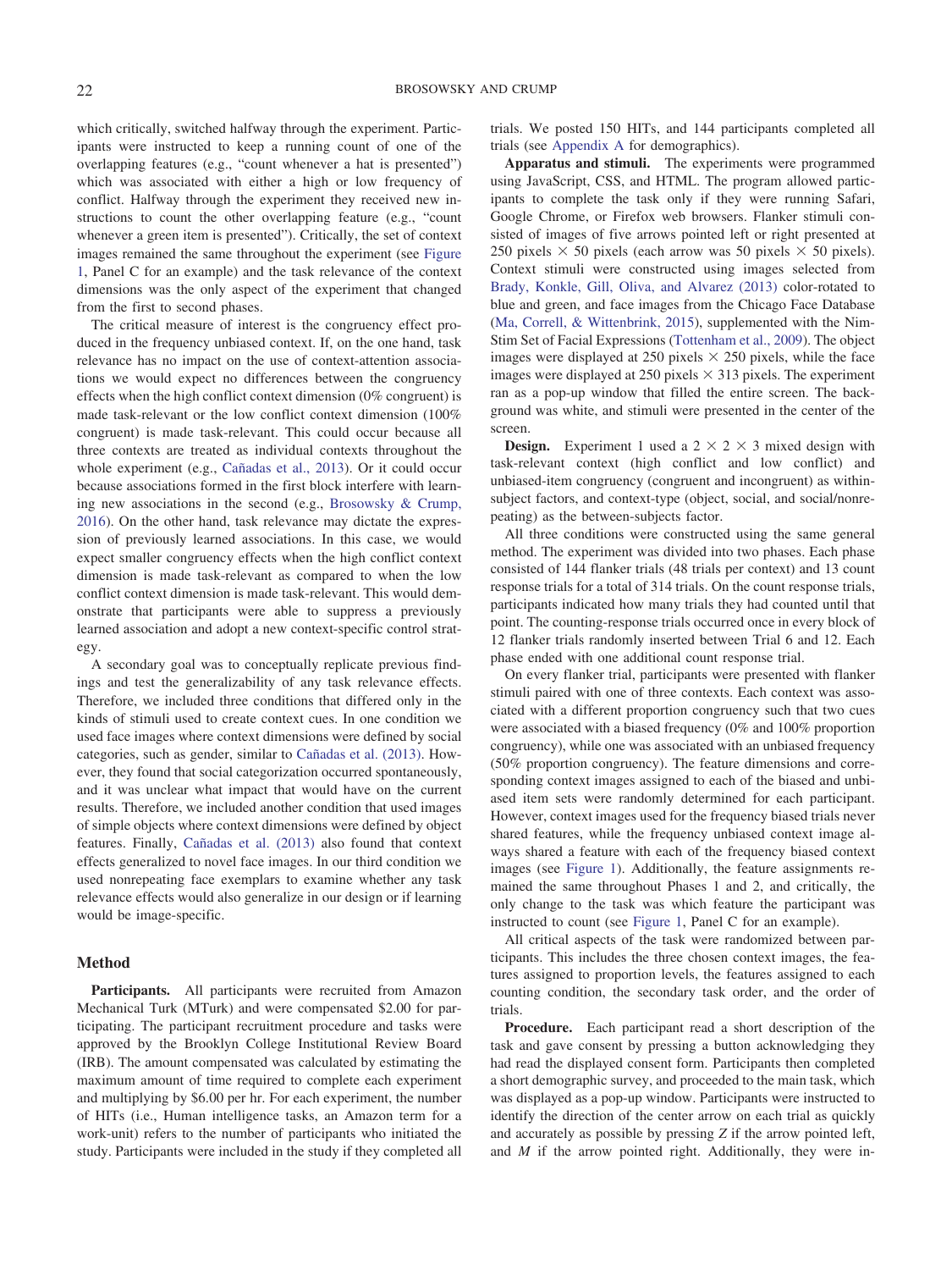structed to silently keep count of the number of trials that contained a feature. In the object context condition, they were asked to count trials that contained a certain color (blue or green) or object-identity (hat or chair) and in the social context conditions they were asked to count the number of trials that contained a face resembling a certain gender (male or female) or race (black or white). Periodically throughout the experiment, participants were asked to report how many trials they had counted until that point and to restart their count from 0. Halfway through the experiment participants received new instructions about which feature to count (see [Figure 1,](#page-2-0) Panel C).

Each trial began with a blank interstimulus interval (ISI) of 400 ms, followed by a fixation cross presented in the center of the screen for 200 ms, then a second blank ISI of 400 ms. Next, the flanker and context stimuli appeared in the center of screen (the flanker above the context image; see [Figure 1,](#page-2-0) Panel B) and remained on screen until a response was made. Following a response, accuracy feedback was presented for 1,000 ms. A response automatically triggered the next trial. Halfway through the experiment (157 trials), participants received new instructions about which feature to count and to press the on-screen button when they were ready to continue.

**Data analysis.** All analyses in this and the following experiments were performed in R [\(R Core Team, 2019\)](#page-14-17) using a variety of R packages and resources [\(Aust & Barth, 2018;](#page-12-10) [Wickham,](#page-14-18) [2016;](#page-14-18) [Wickham, François, Henry, & Müller, 2019;](#page-14-19) [Wilke, 2019\)](#page-14-20). It should be noted that we used the afex and car packages to perform all the null hypothesis significance tests [\(Fox & Weisberg,](#page-13-28) [2019;](#page-13-28) [Singmann, Bolker, Westfall, & Aust, 2019\)](#page-14-21), the BayesFactor package to perform Bayesian analyses [\(Morey & Rouder, 2018\)](#page-14-22), and the conflictPower package to perform the simulation-based sensitivity and power analyses [\(Crump & Brosowsky, 2019\)](#page-13-29). All data and scripts can be found on the Open Science Framework [\(https://osf.io/ztcyb/\)](https://osf.io/ztcyb/).

We supplemented each null hypothesis significance test with a Bayes factor (BF) analysis [\(Rouder, Speckman, Sun, Morey, &](#page-14-23) [Iverson, 2009\)](#page-14-23). Using conventional frequentist testing it is not possible to quantify the evidence for a null effect. A BF, however, is a continuous measure of the relative strength of evidence and can quantify the degree to which the data are compatible with the null over the alternative hypothesis [\(Dienes, 2014;](#page-13-30) [Rouder et al.,](#page-14-23) [2009\)](#page-14-23). All Bayesian analyses were performed using the R package BayesFactor and BFs were calculated using its default settings [\(Morey & Rouder, 2018\)](#page-14-22).  $BF_{10}$  indicates evidence in favor of the alternative hypothesis whereas  $BF_{01}$  indicates evidence in favor of the null hypothesis. To simplify the interpretation, we report the Bayes factor in the direction the data supports (e.g.,  $BF_{01}$  when there is more evidence in favor of the null over alternative hypothesis). As per previous recommendations, we refer to a  $BF > 3$  as "moderate" and  $BF > 10$  as "strong" evidence [\(Jeffreys, 1961;](#page-13-31) [Rouder et al., 2009\)](#page-14-23).

## **Results**

Participants with mean error rates greater than 25% were excluded from the analyses, eliminating 13 participants. For all remaining participants, the correct RTs from frequency unbiased trials in each condition were submitted to an outlier removal procedure (see [Appendix B](#page-15-1) for the analyses of frequency biased items). The nonrecursive [Van Selst and Jolicoeur \(1994\)](#page-14-24) outlier removal procedure was applied after removing response times greater than 3,000 ms. This procedure removed 3.39% of the total observations.

First, looking at accuracy in the counting task, participants identified the correct number trials containing the relevant feature on 82% of trials. Furthermore, we can quantify participant accuracy in terms of a difference between the correct answer and their response. Here, we see that the difference between correct answers and participant responses was, on average, less than 1 (0.63). Taken together, we can conclude that participants were generally completing the counting task as instructed.

The primary question of interest was whether the task relevance of context features associated with different levels of conflict would influence the size of the congruency effect for frequency unbiased items (see [Figure 2,](#page-4-0) [Figure 3,](#page-5-0) and [Table 1\)](#page-5-1). To that end, congruency effects (incongruent minus congruent performance) from frequency unbiased trials were submitted to a mixed analysis of variance (ANOVA) with task-relevant context (0% and 100% proportion congruency) as the within-subjects factor and context-



<span id="page-4-0"></span>*Figure 2.* Results from Experiment 1 showing congruency effects (incongruent - congruent) for frequency unbiased items in reaction times (left panel) and error rates (right panel) as a function of the task-relevant context (100% proportion congruent vs. 0% proportion congruent). Task relevance was manipulated by the secondary feature-counting task. Error bars represent standard error of the mean. See the online article for the color version of this figure.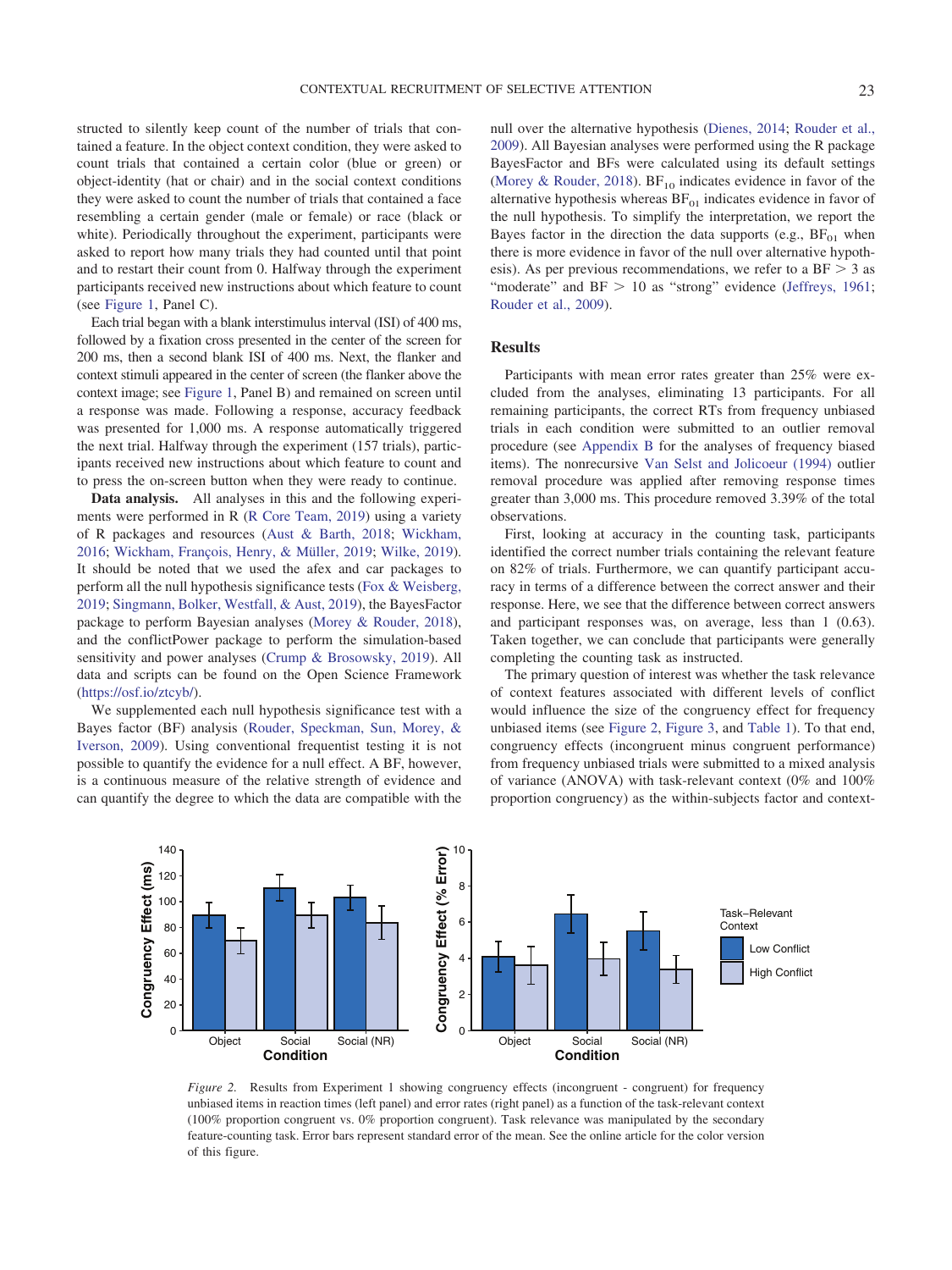

<span id="page-5-0"></span>*Figure 3.* Results from Experiment 1 showing congruency effects (incongruent - congruent) for frequency unbiased items in reaction times (left panel) and error rates (right panel) as a function of the task-relevant context (low conflict vs. high conflict) collapsed over context type. See the online article for the color version of this figure.

type (object, social, and social/nonrepeating) as the betweensubjects factor. We supplement each null hypothesis significance test with a corresponding Bayesian analysis.

The results of the reaction time (RT) analysis revealed a significant effect of the task-relevant context,  $F(1, 128) = 8.30$ ,  $MSE$ ,  $=$ 3,217.08,  $p = .005$ ,  $\hat{\eta}_p^2 = .061$ , 90% CI [0.01, 0.14], with moderate evidence in favor of the alternative,  $BF_{10} = 6.87$ . Specifically, we found smaller congruency effects when the context dimension associated with high conflict was made task-relevant as compared to when the low conflict dimension was made task-relevant. The main effect of context-type, however, was nonsignificant, *F*(2, 128) = 1.51,  $MSE = 6,368.18$ ,  $p = .225$ ,  $\hat{\eta}_p^2 = .023$ , 90% CI [0, 0.07], with moderate evidence in favour of the null hypothesis,  $BF_{01} = 3.96$ . The two-way interaction between the task-relevant context and context-type was also nonsignificant,  $F(2, 128)$  < 0.01,  $MSE = 3,217.08$ ,  $p = .996$ ,  $\hat{\eta}_p^2 < .001$ , 90% CI [0, <.001],

with moderate evidence in favour of the null hypothesis,  $BF_{01}$  = 7.9. Finally, the model containing only the task-relevant context was preferred over the model containing the both factors and the interaction by a factor of 54.25. Therefore, congruency effects did not vary across context-types and, more importantly, the effect of task relevance did not vary across context-types.

Similarly, the corresponding error analysis also resulted a significant effect of the task-relevant context,  $F(1, 128) = 6.72$ ,  $MSE = 27.87$ ,  $p = .011$ ,  $\hat{\eta}_p^2 = .050$ , 90% CI [0.01, 0.12], with moderate evidence in favour of the alternative evidence  $BF_{10}$  = 3.13; A nonsignificant effect of context-type,  $F(2, 128) = 0.81$ ,  $MSE = 51.40, p = .449, \hat{\eta}_p^2 = .012, 90\% \text{ CI} [0, 0.05], \text{ with}$ moderate evidence for the null hypothesis,  $BF_{01} = 7.54$ ; And a nonsignificant interaction between task-relevant context and context-type,  $F(2, 128) = 0.92$ ,  $MSE = 27.87$ ,  $p = .400$ ,  $\hat{\eta}_p^2 =$ .014, 90% CI [0, 0.05], with strong evidence in favour of the null

|                       |             | PC    | Congruent |            | Incongruent |            |
|-----------------------|-------------|-------|-----------|------------|-------------|------------|
| Task-relevant context | Condition   |       | <b>RT</b> | ER         | <b>RT</b>   | ER         |
|                       |             | $0\%$ |           |            | 693 (26)    | 4.17(0.73) |
|                       | Object      | 50%   | 585 (23)  | 0.74(0.27) | 675 (28)    | 4.81(0.82) |
|                       |             | 100%  | 587 (25)  | 0.69(0.23) |             |            |
|                       |             | $0\%$ |           |            | 745 (25)    | 5.86(0.77) |
| Low conflict          | Social      | 50%   | 612(21)   | 0.39(0.19) | 722 (26)    | 6.78(1.04) |
|                       |             | 100%  | 616(20)   | 0.63(0.2)  |             |            |
|                       |             | $0\%$ |           |            | 813 (25)    | 5.04(0.74) |
|                       | Social (NR) | 50%   | 689 (23)  | 0.19(0.14) | 793 (27)    | 5.72(1.06) |
|                       |             | 100%  | 689 (25)  | 0.48(0.17) |             |            |
|                       |             | $0\%$ |           |            | 649 (16)    | 3.84(0.6)  |
|                       | Object      | 50%   | 587 (17)  | 0.56(0.21) | 657(17)     | 4.17(1.02) |
|                       |             | 100%  | 634 (18)  | 2.69(0.58) |             |            |
|                       |             | $0\%$ |           |            | 722(23)     | 5.77(0.92) |
| High conflict         | Social      | 50%   | 633 (20)  | 0.78(0.5)  | 722 (25)    | 4.75(0.9)  |
|                       |             | 100%  | 673 (21)  | 1.84(0.47) |             |            |
|                       |             | $0\%$ |           |            | 807 (26)    | 4.55(0.8)  |
|                       | Social (NR) | 50%   | 735 (28)  | 0.87(0.36) | 818 (30)    | 4.26(0.8)  |
|                       |             | 100%  | 779 (34)  | 2.03(0.4)  |             |            |

<span id="page-5-1"></span>Table 1 *Reaction Times and Error Rates From Experiment 1*

*Note*. Standard errors are presented in parentheses.  $PC =$  proportion congruent;  $RT =$  reaction time (in ms);  $ER$  = error rate (in percentages);  $NR$  = nonrepeating.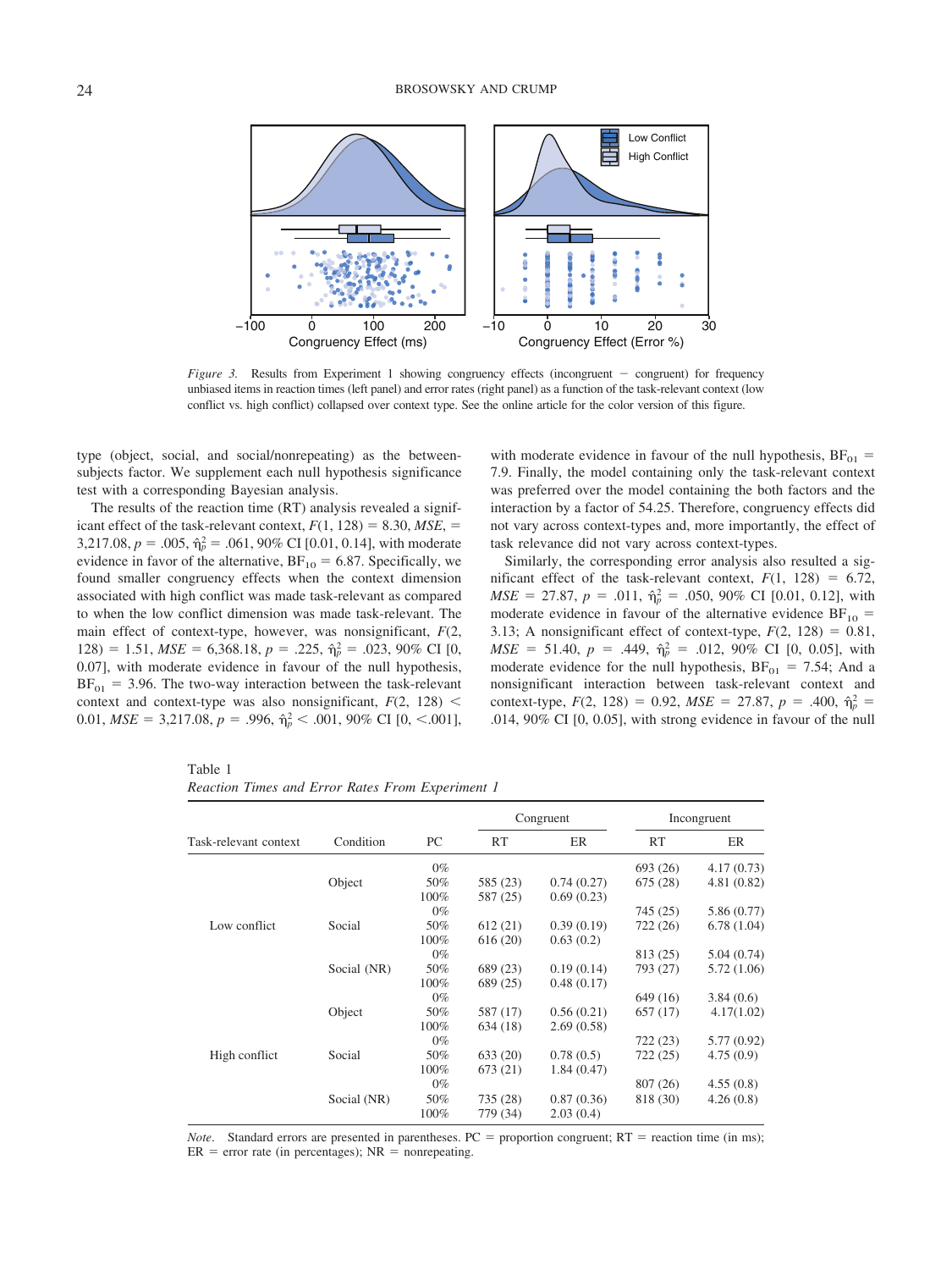hypothesis,  $BF_{01} = 15.04$ . Therefore, the congruency effects in error rates were also smaller when the context dimension associated with high conflict was made task-relevant and effects did not vary across context-type, corroborating the results of the RT analysis.

# **Exploratory Analyses: Order Effects**

Previous work has shown that shifting between list-wide proportion congruent phases produced asymmetrical effects. [Abra](#page-12-11)[hamse, Duthoo, Notebaert, and Risko \(2013\)](#page-12-11) found that shifting from a mostly congruent to mostly incongruent list produced a large change in the size of the congruency effect, whereas shifting from a mostly incongruent to mostly congruent list produced a relatively small change in congruency effects. The authors posited a learned attentional modulation in the mostly incongruent block had carried over into the mostly congruent block reducing what, typically, would be a large congruency effect. In our study, we were primarily interested in whether (a) participants could use context cues despite the presence of competing, contradictory cues, and (b) whether participants could switch from the use of one context cue to another. We therefore randomized the order across participants to control for the effects of order. However, given that we did find systematic shifts in the CSPC effect for unbiased items, we can also ask whether the shift between phases was asymmetrical.

To address this question, we collapsed over context-type and categorised participants according to the order of the counting task: low conflict to high conflict (low-high) or high conflict to low conflict (high-low). We again removed participants with error rates greater than 25% and adopted the same outlier removal procedure as described above. We submitted congruency effects for frequency unbiased items to a 2x2 mixed ANOVA with taskrelevant context (0% and 100% proportion congruency) as withinsubject factors and phase order (high-low vs. low-high) as the between-subjects factor and supplemented each test with a corresponding Bayesian analysis.

Consistent with the original analysis, the effect of task-relevant context was significant,  $F(1, 129) = 8.92$ ,  $MSE = 3,255.69$ ,  $p =$ .003,  $\hat{\eta}_p^2 = .065, 90\%$  CI [0.01, 0.14], with moderate evidence in favour of the alternative,  $BF_{10} = 8.11$ . However, main effect of phase order was nonsignificant,  $F(1, 129) = 0.29$ ,  $MSE =$ 6,753.61,  $p = .593$ ,  $\hat{\eta}_p^2 = .002$ , 90% CI [0, 0.03], with moderate evidence in favour of the null hypothesis,  $BF_{01} = 4.92$  and the two-way interaction between task-relevant context and phase order was nonsignificant,  $F(1, 129) = 2.56$ ,  $MSE = 3,255.69$ ,  $p = .112$ ,  $\hat{\eta}_p^2 = .019,90\%$  CI [0, 0.07], with moderate evidence in favour of the null hypothesis,  $BF_{01} = 4.92$ . Therefore, we did not find statistical support for a list-shift asymmetry.

We also conducted an additional, more severe, test of the list-shift hypothesis. Given that the asymmetry is interpreted as resulting from a carry-over of learned attentional modulation across phases, we might expect that any asymmetry would be exaggerated near the point of transition. We therefore repeated the above analysis but restricted it to the 24 trials immediately before the transition and 24 trials immediately after the transition. Additionally, this analysis will also allow us to determine whether the shift in context-dependent attentional control we observed occurs immediately after the change in task instructions (within 24 trials).

Again, the interaction between task-relevant context and phase order was nonsignificant,  $F(1, 129) = 0.02$ ,  $MSE = 5,732.31$ ,  $p =$ .902,  $\hat{\eta}_p^2$  < .001, 90% CI [0, 0.01], with moderate to strong evidence in favour of the null  $BF_{01} = 8.88$ . The main effect of phase order was nonsignificant,  $F(1, 129) = 0.09$ ,  $MSE =$ 10,680.62,  $p = .765$ ,  $\hat{\eta}_p^2 = .001$ , 90% CI [0, 0.02], with moderate evidence in favour of the null,  $BF_{01} = 5.24$ . Interestingly, the main effect of task-relevant context was still significant,  $F(1, 129) =$ 6.65,  $MSE = 5,732.31, p = .011, \hat{\eta}_p^2 = .049, 90\% \text{ CI} [0.01, 0.12],$ with moderate evidence in favour of the alternative,  $BF_{10} = 3.22$ . This result supports the conclusion that there was no asymmetry. Additionally, the shift in context-dependent effects appears to have taken place almost immediately after the transition.

#### **Experiment 2**

In Experiment 1, we found that manipulating the task relevance of a shared contextual feature was associated with predictable changes in context-specific proportion congruency effects for frequency unbiased context items. Namely, we found larger congruency effects when the context was associated with low conflict than when the context was associated with high conflict. This suggests that participants learned the association between the context cues and conflict-level in the first block (despite multiple context cues), and subsequently suppressed this association in the second block, allowing participants to learn a new association. So, task relevance then, may be important for establishing new associations (e.g., [Crump & Milliken, 2009\)](#page-13-13) *and* for determining which learned associations are expressed in the present moment.

We made two assumptions in the design of Experiment 1: First, we assumed that task relevance was required for participants to learn about the associations between context cues and the biased proportion congruency manipulations. Our task was inspired by [Crump and Milliken \(2009\)](#page-13-13) who failed find context-specific effects using a task-irrelevant shape cue until they used a counting task to make the shapes relevant. However, location is the mostoften used context cue in these kinds of paradigms (e.g., see [Bugg](#page-12-1) [& Crump, 2012](#page-12-1) for a review). In these cases, no task relevance manipulation is necessary to produce CSPC effects, though, it is arguable whether location is truly task-irrelevant when localizing the target is necessary for responding. Regardless, it is unclear in our paradigm whether participants required the counting task to learn about the biased proportion congruency manipulations.

Second, we assumed that the biased proportion congruency manipulations would have no systematic effect on the unbiased items without the counting task. Although we randomized all aspects of the task across participants to control for potential confounds, it still remains unclear whether the biased items would influence how participants responded to the unbiased items.

Experiment 2 served as a control experiment to test these two assumptions directly. Experiment 2 was identical to Experiment 1 with two important changes: First, we removed the counting task, giving no explicit instructions about how to use the context cues. We only informed participants that images would be present throughout the task. This allowed us to determine if there was any systematic effect of biased items on the unbiased items absent the counting task. Second, we altered the proportion congruency of the biased item sets from 100%/0% to 75%/25%. This allowed us to measure the congruency effect for the biased item sets to deter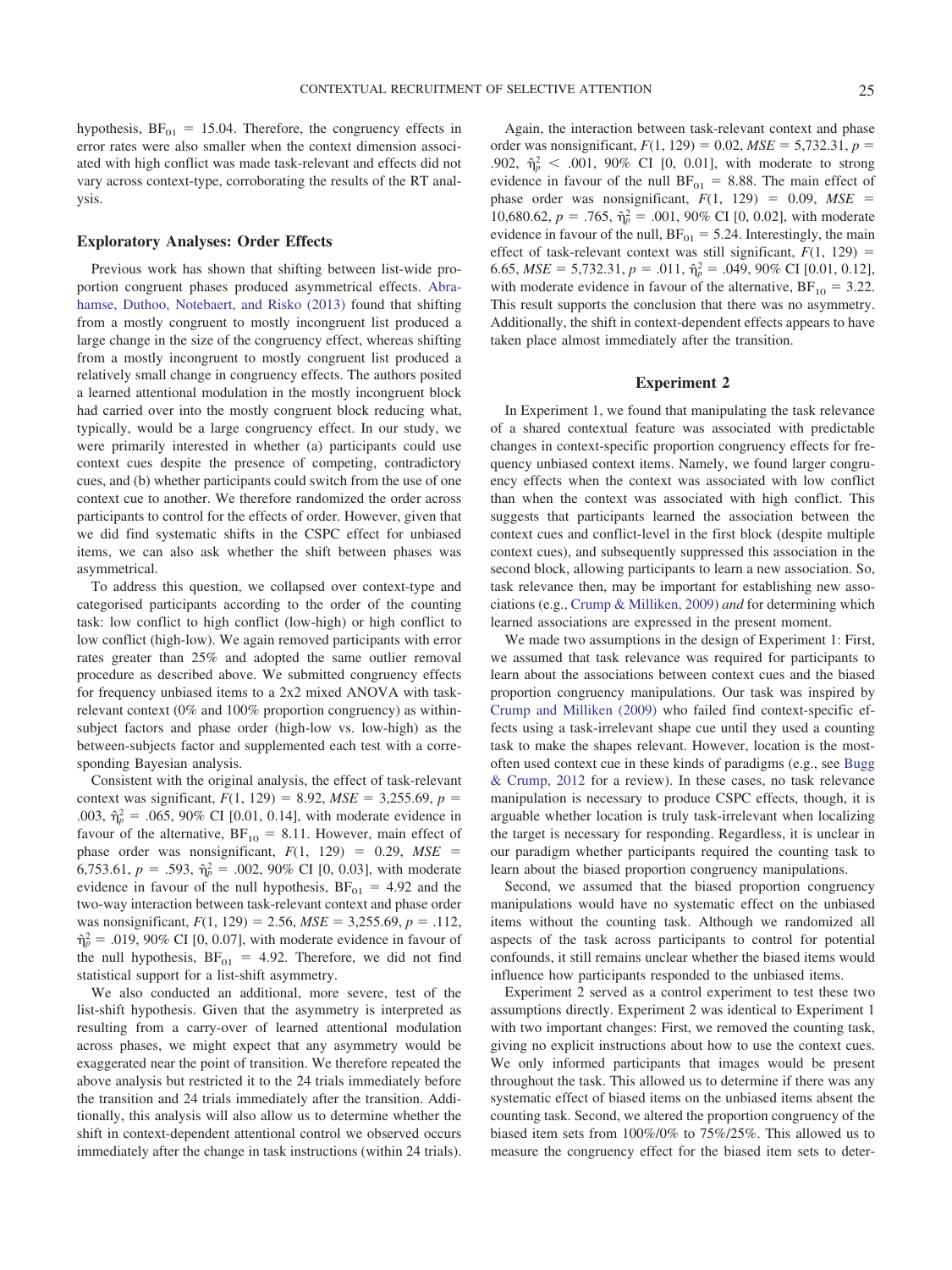mine whether participants learned about the associations between proportion congruency and the context cues without the counting task (e.g., [Crump & Milliken, 2009\)](#page-13-13). If this were the case, we would expect larger congruency effects for the 75% proportion congruent items as compared to the 25% proportion congruent items.

## **Method**

**Participants.** All participants were recruited from MTurk and compensated \$2.00 for participating. The amount compensated was calculated by estimating the maximum amount of time required to complete each experiment and multiplying by \$6.00 per hour. For each experiment the number of HITs (Human intelligence tasks, an Amazon term for a work-unit) refers to the number of participants who initiated the study. Participants were included in the study if they completed all trials. We posted 50 HITs and 50 participants completed all trials (see [Appendix A](#page-15-0) for demographics).

**Apparatus and stimuli.** The apparatus and stimuli were identical to Experiment 1. The context stimuli were identical to those used for the object condition in Experiment 1.

**Design.** Experiment 2 used a 2x3 within-subjects design with proportion congruent (25%, 50%, and 75%) and congruency (congruent and incongruent) as factors. The experiment consisted of 288 flanker trials (96 per proportion congruent condition) and did not include any counting trials or instructions informing participants about the proportion manipulations. The design in every other respect was identical to Experiment 1.

**Procedure.** All participants were MTurk workers who found the experiment using the MTurk system. The participant recruitment procedure and tasks were approved by the Brooklyn College IRB. Each participant read a short description of the task and gave consent by pressing a button acknowledging they had read the displayed consent form. Participants then completed a short demographic survey, and proceeded to the main task, which was displayed as a pop-up window. Participants were instructed to identify the direction of the centre arrow on each trial as quickly and accurately as possible by pressing 'z' if the arrow pointed left, and 'm' if the arrow pointed right.

Each trial began with a blank ISI of 400 ms, followed by a fixation cross presented in the centre of the screen for 200 ms, then a second blank ISI of 400 ms. Next, the flanker and context stimuli appeared in the centre of screen (the flanker above the context image; see [Figure 1B\)](#page-2-0) and remained on screen until a response was made. Following a response, accuracy feedback was presented for 1000 ms. A response automatically triggered the next trial.

#### **Results**

Participants with mean error rates greater than 25% were excluded from the analyses, eliminating 3 participants. For all remaining participants, the correct RTs from frequency unbiased trials in each condition were submitted to an outlier removal procedure. The nonrecursive Van Selst and Jolicoeur outlier removal procedure was applied after removing response times greater than 3000 ms [\(Van Selst & Jolicoeur, 1994\)](#page-14-24). This procedure removed 3.14% of the total observations.

The questions of interest were whether participants would learn the associations between the context cues without the task rele-

vance manipulation (i.e., the counting task) and whether responding to the unbiased cues would be influenced by the presence of the biased cues. To that end, congruency effects (incongruent minus congruent performance) for RTs and error rates were submitted to an ANOVA with proportion congruency (25%, 50%, and 75%) as the sole within-subject factor (see [Figure 4](#page-7-0) and [Table 2\)](#page-8-0).

The results of the RT analysis revealed the effect of proportion congruency to be nonsignificant,  $F(2, 92) = 0.85$ ,  $MSE = 997.11$ ,  $p = .431$ ,  $\hat{\eta}_p^2 = .018$ , 90% CI [0, 0.07], with moderate evidence in favour of the null,  $BF_{01} = 6.99$ . Similarly, the corresponding error analysis also resulted in a nonsignificant effect of proportion congruency,  $F(2, 92) = 0.45$ ,  $MSE = 9.23$ ,  $p = .641$ ,  $\hat{\eta}_p^2 = .010$ , 90% CI [0, 0.05], with strong evidence in favour of the null,  $BF_{01}$  = 9.98. Therefore, there was no evidence that the context cues, absent the counting task, systematically influenced the congruency effects in any way.

# **Experiment 3**

The goal of the current study was to examine the importance of task relevance for the contextual recruitment of selective attention. In Experiment 1, we found that task relevance allowed participants to exploit context cues in the presence of a competing, contradictory cue and subsequently suppress a previously learned association in favour of a different context cue. In Experiment 2, we conceptually replicated previous work showing that task relevance was necessary for participants to learn about the biased proportion congruency associations (e.g., [Crump et al., 2008\)](#page-13-19) and ruled out possible confounding effects of the biased items.

Experiment 3 tests the boundaries of the task relevance effect found in Experiment 1. The evidence thus far suggests that context-cues, rather than being irrelevant to the task (as their namesake would suggest), need to be integrated into the taskrepresentation to guide attentional control. There is some evidence that instructions alone can be sufficient to produce list-wide proportion congruency effects [\(Desender, 2018;](#page-13-32) [Entel, Tzelgov, &](#page-13-33) [Bereby-Meyer, 2014\)](#page-13-33), but not item-specific proportion congruency effects [\(Desender, 2018;](#page-13-32) [Entel et al., 2014\)](#page-13-33), or context-specific proportion congruency effects [\(Crump et al., 2008\)](#page-13-19). Nevertheless, it is possible that explicit instructions alone could make contextcues relevant to the ongoing task and serve the same purpose as the counting task. In Experiment 3, we test whether participants were



<span id="page-7-0"></span>*Figure 4.* Results from Experiment 2 showing congruency effects (incongruent– congruent) across proportion congruency (25%, 75%, and 100%) in reaction times (left panel) and error rates (right panel). Error bars represent standard error of the mean. See the online article for the color version of this figure.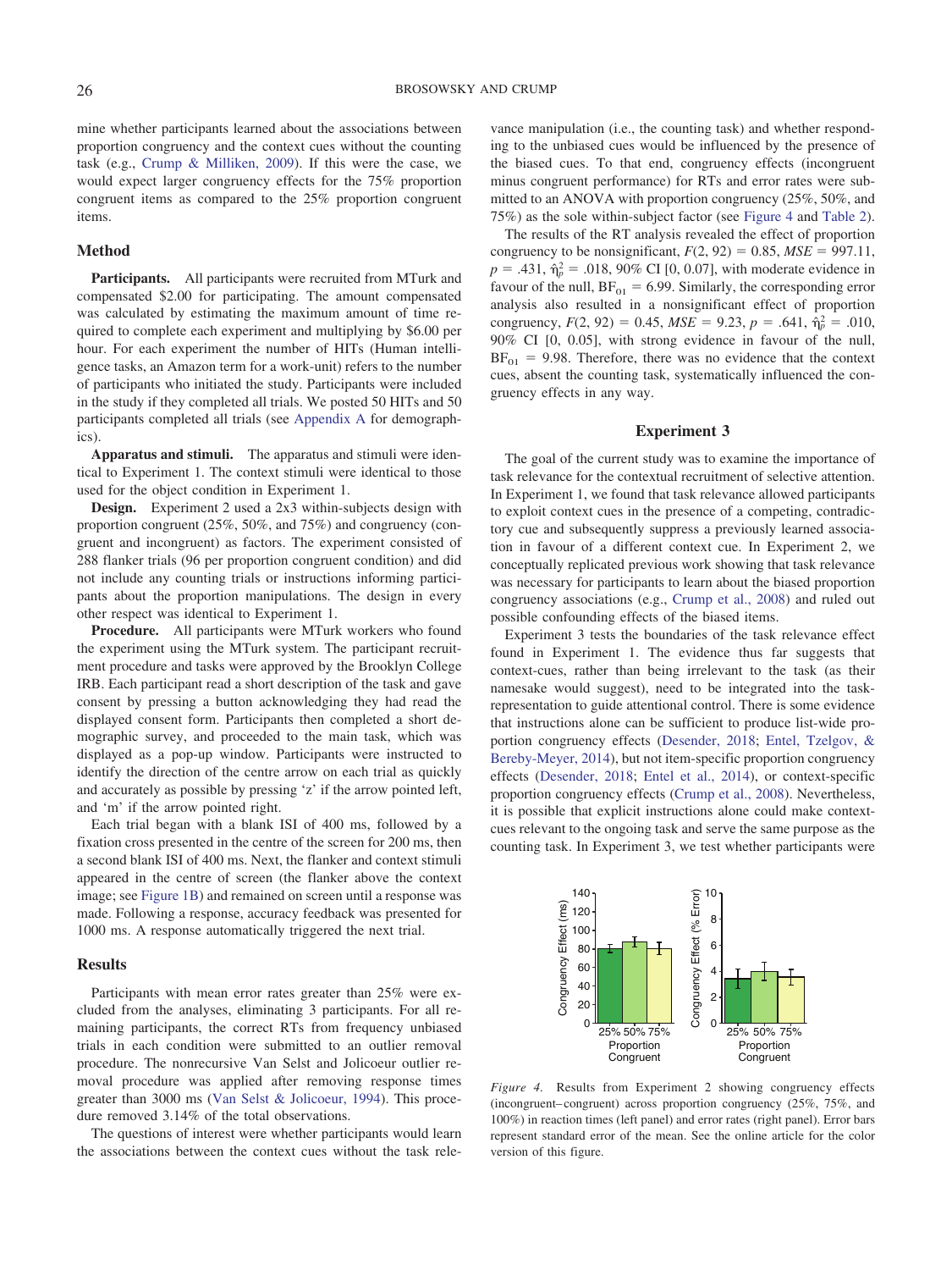<span id="page-8-0"></span>Table 2 *Reaction Times and Error Rates From Experiment 2*

|      |          | Congruent  |          | Incongruent |  |  |
|------|----------|------------|----------|-------------|--|--|
| PC.  | RT       | ER         | RT       | ER          |  |  |
| 25%  | 518 (16) | 0.35(0.17) | 598 (17) | 3.78(0.71)  |  |  |
| 50%  | 515(15)  | 0.27(0.1)  | 603 (17) | 4.26(0.7)   |  |  |
| 100% | 523(18)  | 0.18(0.07) | 603 (19) | 3.72(0.61)  |  |  |

*Note*. Standard errors are presented in parentheses. PC = proportion congruent;  $RT$  = reaction time (in ms);  $ER$  = error rate (in percentages).

able to explicitly use the context-cues to guide attentional control through an instruction manipulation.

#### **Method**

**Participants.** All participants were recruited from Amazon Mechanical Turk (MTurk) and compensated \$2.00 for participating. The amount compensated was calculated by estimating the maximum amount of time required to complete each experiment and multiplying by \$6.00 per hour. For each experiment the number of HITs (Human intelligence tasks, an Amazon term for a work-unit) refers to the number of participants who initiated the study. Participants were included in the study if they completed all trials. We posted 50 HITs and 50 participants completed all trials (see [Appendix A](#page-15-0) for demographics).

**Apparatus and stimuli.** The apparatus and stimuli were identical to Experiment 1. The context stimuli were identical to those used for the object condition in Experiment 1.

**Design.** Experiment 3 used a  $2 \times 3$  mixed design with taskrelevant context (low conflict and high conflict) and unbiased-item congruency (congruent and incongruent) as the within-subject factors. The experiment consisted of 288 flanker trials (96 per proportion congruent condition) and did not include any counting trials. However, participants were explicitly informed about the proportion congruency manipulations and instructed to make used of the context cues (see the Procedure section below for more details). Therefore, unlike Experiment 1, context images were made task-relevant through explicit instructions rather than the counting task. The design in every other respect was identical to Experiment 1.

**Procedure.** All participants were MTurk workers who found the experiment using the MTurk system. The participant recruitment procedure and tasks were approved by the Brooklyn College IRB. Each participant read a short description of the task and gave consent by pressing a button acknowledging they had read the displayed consent form. Participants then completed a short demographic survey, and proceeded to the main task, which was displayed as a pop-up window. Participants were instructed to identify the direction of the centre arrow on each trial as quickly and accurately as possible by pressing 'z' if the arrow pointed left, and 'm' if the arrow pointed right.

Importantly, participants were given further instructions to exploit the proportion congruency associated with context cues. Halfway through the experiment, participants received new instructions about which context features were relevant and associated with high/low conflict. For example:

*"On every trial you'll see five arrows (pointed left or right) paired with an image.*

*The images will help you perform this task.*

*The arrows will either be congruent (the centre arrow is the same as the flanking arrows) or incongruent (the centre arrow is different from the flanking arrows). Incongruent trials are typically harder because you need to ignore the flanking arrows, while the congruent trials are easier, because you do not need to ignore the flanking arrows.*

*In the first block of the experiment, trials that include a chair (regardless of whether it is blue or green) will be mostly incongruent. That is, most of the trials that include a chair will be hard.*

*This will be helpful to perform the task, so try to proactively use this information when you perform the task."*

Each trial began with a blank ISI of 400 ms, followed by a fixation cross presented in the centre of the screen for 200 ms, then a second blank ISI of 400 ms. Next, the flanker and context stimuli appeared in the centre of screen (the flanker above the context image; see [Figure 1B\)](#page-2-0) and remained on screen until a response was made. Following a response, accuracy feedback was presented for 1000 ms. A response automatically triggered the next trial.

# **Results**

Participants with mean error rates greater than 25% were excluded from the analyses, eliminating 4 participants. For all remaining participants, the correct RTs from frequency unbiased trials in each condition were submitted to an outlier removal procedure. The nonrecursive Van Selst and Jolicoeur outlier removal procedure was applied after removing response times greater than 3000 ms [\(Van Selst & Jolicoeur, 1994\)](#page-14-24). This procedure removed 3.42% of the total observations.

The primary question of interest was whether the task relevance of context features (made relevant through explicit task instructions) associated with different levels of conflict would influence the size of the congruency effect for frequency unbiased items. Mean correct RTs and mean error rates from frequency unbiased trials were submitted to an ANOVA with task-relevant context (low conflict vs. high conflict) as the within-subject factors (see [Figure 5](#page-9-0) and [Table 3\)](#page-9-1).

The results of the RT analysis revealed the effect of task relevance to be nonsignificant,  $F(1, 45) = 0.02$ ,  $MSE = 4,030.54$ ,  $p = .876$ ,  $\hat{\eta}_p^2 = .001$ , 90% CI [0, 0.04], with moderate evidence in favour of the null,  $BF_{01} = 4.42$ . Similarly, the corresponding error analysis also resulted in a nonsignificant effect of task relevance,  $F(1, 45) = 0.66$ ,  $MSE = 28.52$ ,  $p = .420$ ,  $\hat{\eta}_p^2 = .014$ , 90% CI [0, 0.11], with moderate evidence in favour of the null,  $BF_{01} = 3.39$ .

# **Estimating Replicability by Simulation-Based Sensitivity and Power Analyses**

In Experiment 1, we found no evidence for differences in the task relevance effect across context-type. Similarly, Experiments 2 and 3 failed to find CSPC effects. To determine the limitations in our ability to draw inferences from these results, we need to assess the extent to which our experiments could have detected effects if they were present. Although replicability has become an important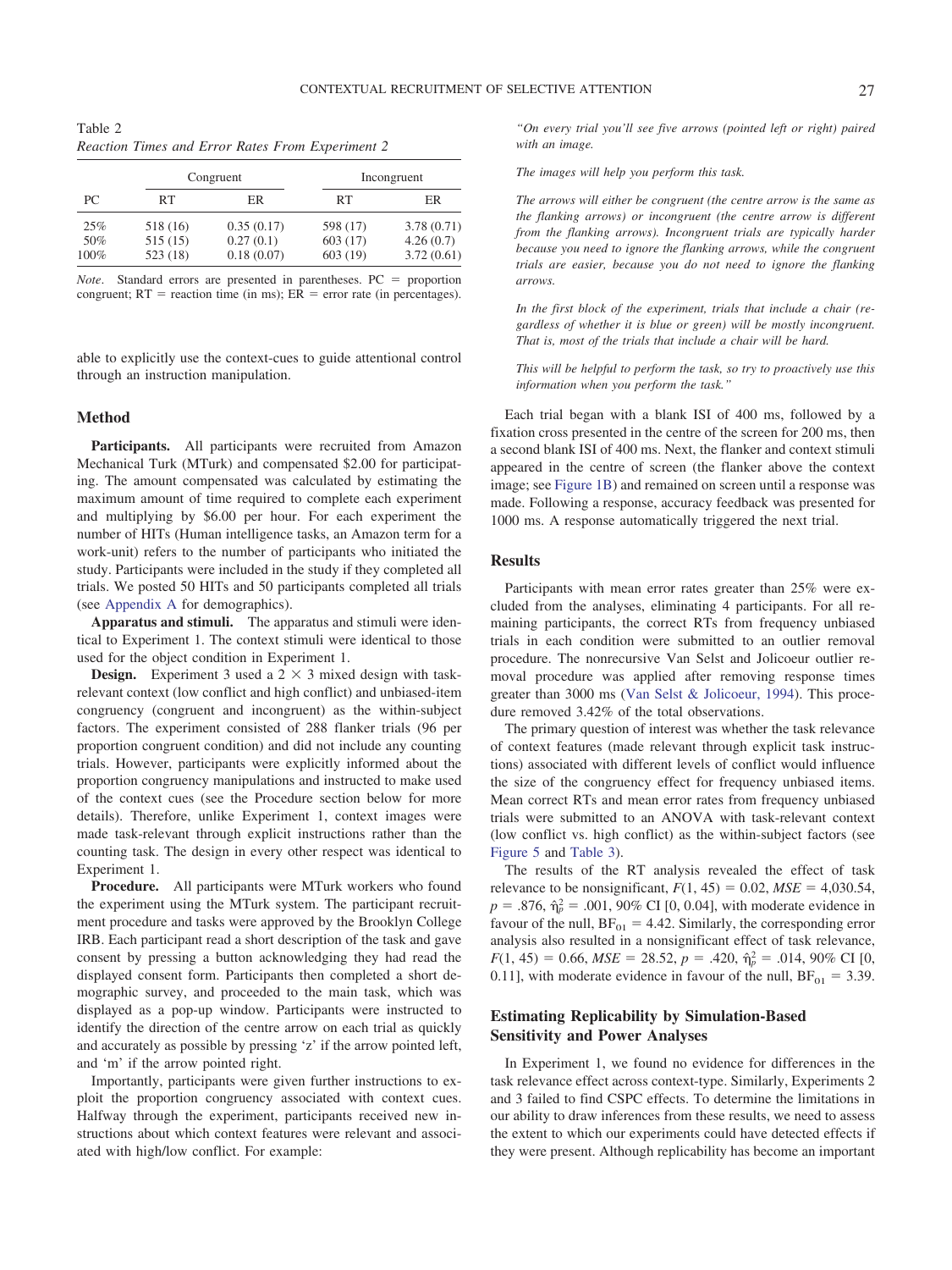

<span id="page-9-0"></span>*Figure 5.* Results from Experiment 3 showing congruency effects (incongruent– congruent) for frequency unbiased items in reaction times (left panel) and error rates (right panel) as a function of the taskrelevant context (low conflict vs. high conflict). Task relevance was manipulated through explicit instructions. Error bars represent standard error of the mean. See the online article for the color version of this figure.

and salient issue in Psychology at large (e.g., [Camerer et al., 2018;](#page-12-12) [Open Science Collaboration, 2015\)](#page-14-25), this issue has also arisen in the context-specific proportion congruency literature [\(Crump et al.,](#page-13-26) [2017;](#page-13-26) [Hutcheon & Spieler, 2017\)](#page-13-14).

To address this issue in the current study—and to do so transparently—we conducted simulation-based power and sensitivity analyses (e.g., [Crump et al., 2017;](#page-13-26) see [Maxwell, Kelley, & Rausch,](#page-14-26) [2008\)](#page-14-26) to determine the range of effect sizes our experimental design was sensitive to detect and the required sample sizes to detect a range of effects. We used a Monte Carlo simulation approach with a statistical model of the distributions that underlie the effect of interest [\(Maxwell et al., 2008\)](#page-14-26). Rather than estimating power based on observed effect sizes from prior experiments (typically, overestimates), we instead estimated the properties of the base RT distributions from our current data and sampled from these distributions using a Monte Carlo simulation approach to estimate the replication success rate across a range of effect sizes and sample sizes.

We created the conflictPower R-package to conduct the Monte Carlo simulations [\(Crump & Brosowsky, 2019\)](#page-13-29). The conflict-Power package samples simulated RT data for subjects at the

<span id="page-9-1"></span>Table 3

|  |  |  |  |  |  | Reaction Times and Error Rates From Experiment 3 |  |
|--|--|--|--|--|--|--------------------------------------------------|--|
|--|--|--|--|--|--|--------------------------------------------------|--|

trial-level using base RT distributions for the conflict and noconflict conditions. To generate the base RT distributions, we fitted ex-Gaussian functions to the RT data from individual participants and averaged across all three experiments using the retimes R-package [\(Massidda, 2013\)](#page-14-27). We then used the conflict-Power package to simulate the results across a range of effect and sample sizes, calculating the proportion of experiments, across 10000 simulations, resulting in a *p* value less than .05 (see [Figure](#page-10-0) [6;](#page-10-0) for a more detailed explanation of the sampling procedure see [Crump & Brosowsky, 2019\)](#page-13-29).

First, the results of these analyses show that our experimental design was reasonably powered to detect CSPC effects. In particular, with 150 participants, we estimated 89% power to detect effects as small 10 ms; With only 50 participants, we were still reasonably powered to detect CSPC effects as small as 15 ms at an estimated 78%. Understandably, our design was not as sensitive to detecting changes in the CSPC effect between groups (e.g., Experiment 1). We estimated only 75% power to detect the difference between a 20 ms and 0 ms CSPC effect with 50 participants per group. That is, the experimental design could detect the presence/ absence of the CSPC effect moderately well, but likely does not reliably detect small changes in the CSPC effect across conditions. To reliably detect a 15 ms change in the CSPC effect at roughly 80% power, for example, we estimate would require 100 participants per group.

#### **General Discussion**

The aim of the current study was to determine whether task relevance plays a role in the contextual recruitment of selective attention (see [Table 4](#page-11-0) for a summary of hypotheses and results). In Experiment 1, we tested whether manipulating the relative task relevance of context cues could cause participants to suppress a previously learned context-association and apply a new association. We created a frequency unbiased context cue that shared features with two frequency biased contexts and used a featurecounting task to manipulate the task relevance of context dimensions across two blocks of trials. Critically, halfway through the experiment participants received new instructions changing the task-relevant feature from one frequency biased cue to the other.

The key finding was that congruency effects for the frequency unbiased items were significantly larger when the low conflict context was made task-relevant as compared to when the high conflict context was made task-relevant. This result is consistent

|                       |       |           | Congruent  |          | Incongruent |
|-----------------------|-------|-----------|------------|----------|-------------|
| Task-relevant context | PC.   | <b>RT</b> | <b>ER</b>  | RT       | ER          |
|                       | $0\%$ |           |            | 658 (28) | 5.66(0.94)  |
| Low conflict          | 50%   | 579 (32)  | 0.54(0.31) | 664(29)  | 5.25(1.03)  |
|                       | 100%  | 571 (26)  | 0.45(0.24) |          |             |
|                       | $0\%$ |           |            | 643 (26) | 6.43(0.87)  |
| High conflict         | 50%   | 550 (21)  | 0.36(0.28) | 637(23)  | 5.98(0.99)  |
|                       | 100%  | 547 (22)  | 0.45(0.17) |          |             |

*Note.* Standard errors are presented in parentheses.  $PC =$  proportion congruent;  $RT =$  reaction time (in ms);  $ER$  = error rate (in percentages).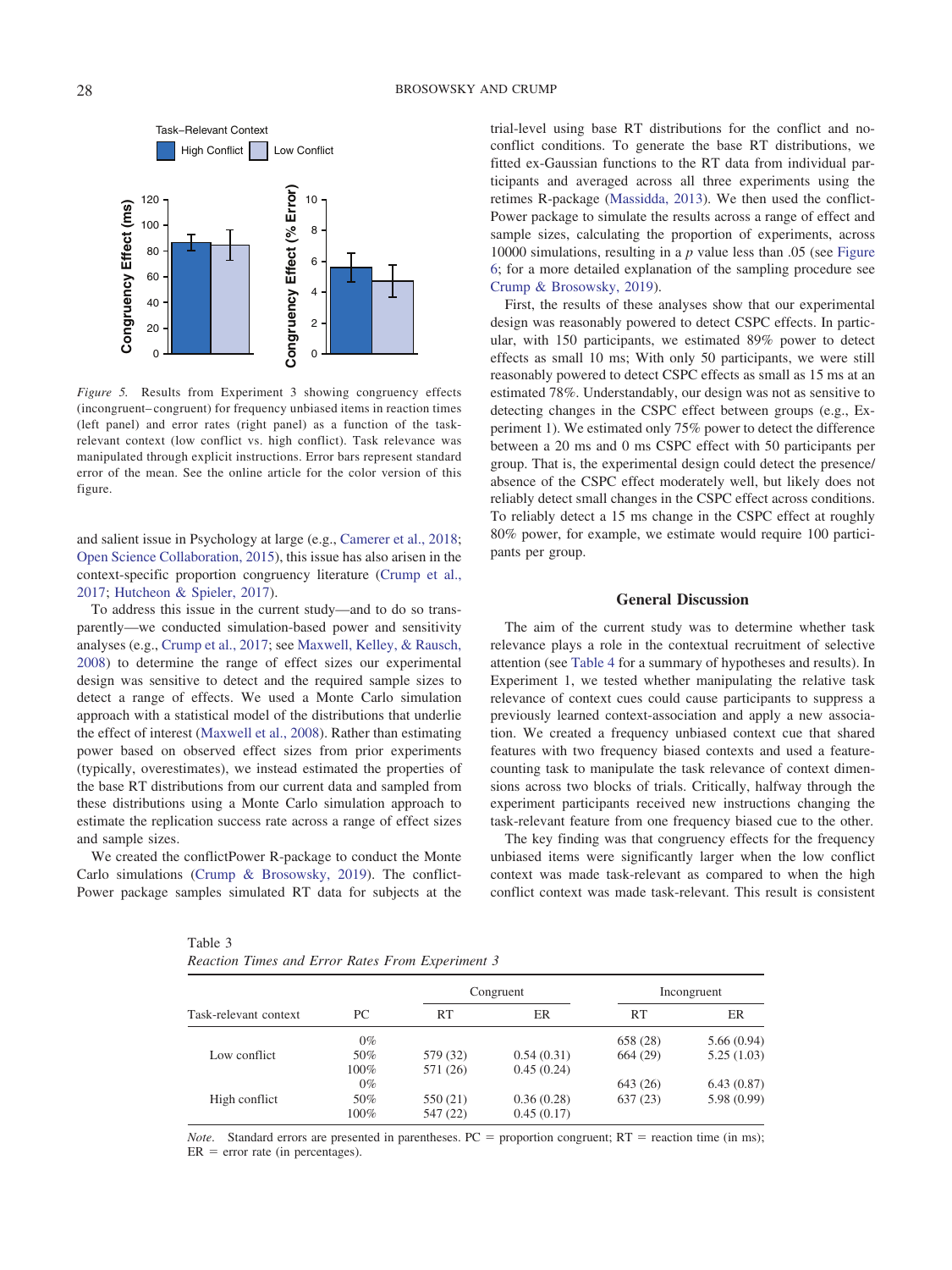

<span id="page-10-0"></span>*Figure 6.* Results from the simulation-based sensitivity and power-analyses. Panel A shows the sensitivity of our experimental design to detect a range of effect sizes for the context-specific proportion congruency (CSPC) effect with 50 (e.g., Experiments 2 and 3) and 150 (e.g., Experiment 1) participants. Panel B shows the sensitivity to detect the CSPC by context-type interaction with 50 participants per group (e.g., Experiment 1). Panels C and D show the estimated power curves for the CSPC and CSPC by context-type effects across sample sizes. Each data point represents the proportion of *p* values less than .05 from 10,000 simulations. See the online article for the color version of this figure.

with prior CSPC effects and, like the previous work, suggests that context cues triggered rapid adjustments to attentional control [\(Crump & Milliken, 2009\)](#page-13-13). However, unlike prior studies, we were able to experimentally manipulate the CSPC effect across blocks of trials without changing any of the physical properties of the stimuli. This novel finding demonstrates that participants were able to learn and apply one context-attention association in the first phase, and subsequently suppress that association to learn a new association in the second phase.

This result implicates an important role for task relevance in producing CSPC phenomena. [Crump et al. \(2008\)](#page-13-19) used shapes as context cues in a prime-probe Stroop task and did not find CSPC effects until the context cues were made task-relevant. Similarly, [Cañadas et al. \(2013\)](#page-12-8) eliminated the CSPC effect by making the contextual cue effectively unrelated to the task. These studies suggest that task relevance plays an important role in establishing new associations between contextual information and attentional priorities to produce CSPC effects. Our finding extends this work in two important ways. First, we show that changing the task relevance of the presented cues corresponded with a change in attentional control in the predicted direction. This demonstrates that task relevance is also a key determinant the previously learned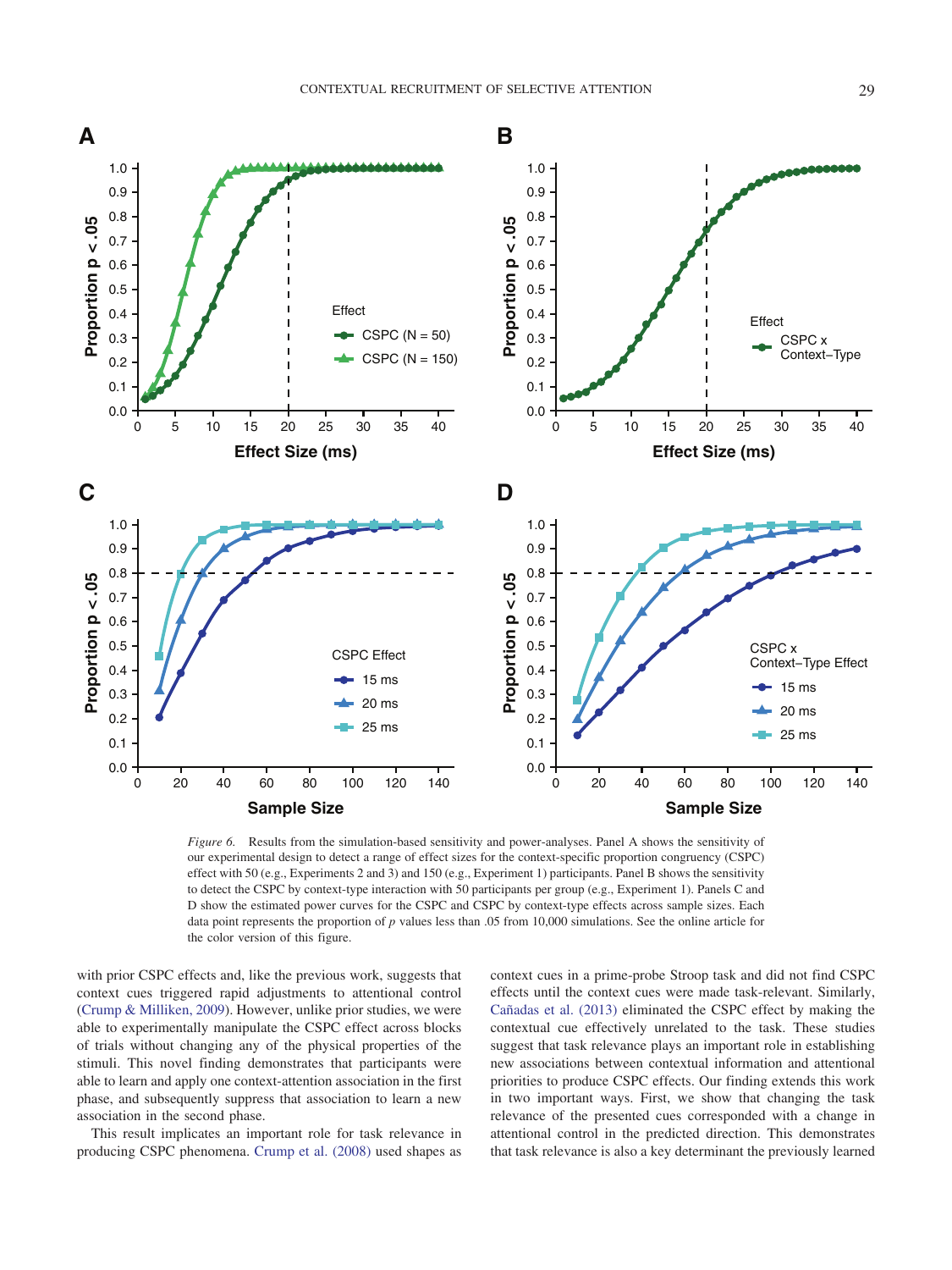<span id="page-11-0"></span>

| Table 4 |                                                                    |
|---------|--------------------------------------------------------------------|
|         | Summary of Hypotheses and Conclusions From Experiments 1 Through 3 |

| Hypothesis (H)                                                                                            | Supported | Unsupported |  |
|-----------------------------------------------------------------------------------------------------------|-----------|-------------|--|
| Experiment 1                                                                                              |           |             |  |
| H1. Task relevance dictates the expression/suppression of learned attention-context associations          | X         |             |  |
| H2. In the presence of multiple context cues, task relevance dictates which cue guides attention          | $\lambda$ |             |  |
| H3. CSPC and task relevance effects generalize across different stimuli (faces and objects)               | A         |             |  |
| H4. Context-specific attentional control generalizes across novel exemplars                               | Х         |             |  |
| Experiment 1 (Exploratory)                                                                                |           |             |  |
| H1. Learned attentional modulations carry-over across blocks producing asymmetrical list-shifting effects |           |             |  |
| H2. Shifting context-specific attentional control strategies occurs rapidly (within 24 trials)            | $\lambda$ |             |  |
| Experiment 2                                                                                              |           |             |  |
| H <sub>1</sub> . Context-dependency can be learned without a task relevance manipulation                  |           |             |  |
| H2. Proportion biased items influence responses to unbiased items absent task relevance manipulations     |           |             |  |
| Experiment 3                                                                                              |           |             |  |
| H <sub>1</sub> . Context cues can be explicitly used to guide attentional control via instructions        |           |             |  |

*Note.* CSPC = context-specific proportion congruent.

attention-context association is expressed or suppressed. Second, we show that task relevance allowed participants resolve competition between two competing contextual cues, responding on the basis of one at the expense of the other. To our knowledge, this is the first demonstration that CSPC effects can be produced when there are multiple, overlapping contextual cues available.

In Experiment 2, we found that participants did not spontaneously learn the associations between proportion congruency and context-cues without the secondary counting task. This replicates previous work [\(Crump et al., 2008\)](#page-13-19) and demonstrates further that task relevance is necessary for establishing associations between contexts and attentional priorities. Moreover, this should serve as a cautionary tale for future work using the context-specific proportion congruent design. Prior studies have had difficulty replicating CSPC effects using the typical location-based CSPC design. The inconsistency of participants to learn associations between attentional priorities and location cues might arise because location is a poor cue in terms of task relevance. Additionally, in Experiment 3 explicit instructions to make use of the cues also failed to produce context-specific effects. This result also tracks well with previous work that found instruction manipulations could successfully produce list-wide proportion congruency effects, but not item-specific [\(Entel et al., 2014\)](#page-13-33) or context-specific [\(Crump et al.,](#page-13-19) [2008\)](#page-13-19) effects. Explicit instructions are another method for inducing task relevance further illustrating that weak task relevance manipulations are not sufficient for producing CSPC effects.

In light of prior work, we take these results as evidence that the contextual recruitment of selective attention, although likely implicit, is not obligatory (e.g., [Brosowsky & Crump, 2016\)](#page-12-6), requiring that environmental information be incorporated into the task representation. Similarly, there appears to be flexibility in which environmental features are selected and used to guide attention, which can be rapidly updated depending on the task relevance of those features (for a similar perspective, see [Hommel, 2004,](#page-13-24) [2019\)](#page-13-25). Such a result lends some insight into how context-specific control might operate in more complex, real-world environments, where there is an overabundance of environmental features that afford many different learned associations. From a theoretical perspective, this result is consistent with memory-based accounts of CSPC phenomena [\(Brosowsky & Crump, 2018;](#page-12-0) [Bugg & Hutchison,](#page-12-13) [2013;](#page-12-13) [Crump et al., 2017,](#page-13-26) [2018;](#page-13-10) [Crump & Milliken, 2009\)](#page-13-13). Under this view, a memory process encodes attentional priorities in the representation of individual experiences and, as a result, becomes associated with the environment where they were used. The subsequent reoccurrence of a prior context triggers the retrieval and reinstatement of those attentional priorities. Our results show however, that all the features of the environment may not be treated equally and that only task-relevant features are used to probe memory and guide attention.

Finally, another key result of this study concerned the different stimuli used as context cues in Experiment 1. Across the three conditions, we varied the type of context image and dimensions. We manipulated the type of image presented, including both objects (identity and colour dimensions) and faces (gender and racial dimensions). We also manipulated whether a single set of three repeating images were presented (object and social) or a set of nonrepeating images were presented (social/nonrepeating). Across all three conditions, we found no evidence that using different stimuli had an influence on the size or direction of the CSPC demonstrating generalizability of this phenomenon. Furthermore, CSPC effects were present even when using nonrepeating images which suggests that context-dependency did not rely on image-specific associations but higher-order, learned categorical information. We should also note an important limitation is that the experimental design, while moderately powered to detect the presence versus absence of the CSPC effect between groups, was likely underpowered to detect small changes in the CSPC effect (see the Replicability section above).

Traditional models of person perception posit that social categories are automatically activated in the presence of social stimuli (e.g., [Brewer, 1988;](#page-12-14) [Devine, 1989;](#page-13-34) [Fiske & Neuberg, 1990\)](#page-13-35). [Ca](#page-12-8)[ñadas et al. \(2013\)](#page-12-8) however, found that directing participants to think about faces in terms of individual features eliminated context-specific attention effect and suggested that momentary motivations may influence the automaticity of social categorisation. Our results add to this literature by observing the influence of momentary motivations (i.e., task relevance) when there is competition between two salient social categories. Specifically, we found that participants categorised and responded on the basis of one social cue at the expense of the other, and flexibly switched between them. These findings may speak to issues of automaticity in social categorisation [\(Macrae & Bodenhausen, 2001\)](#page-14-28) as well as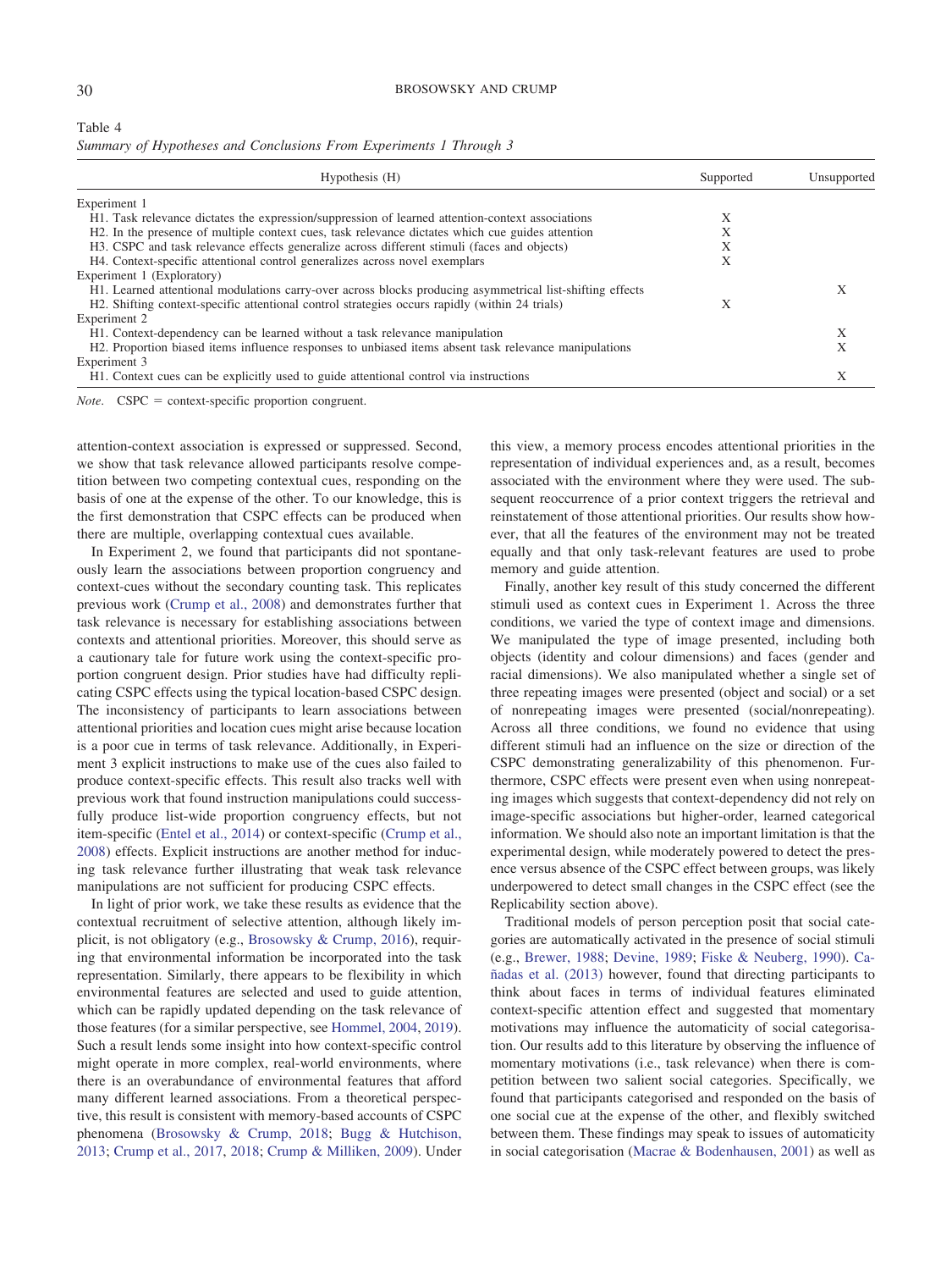understanding how the situational context can prime one social identity over another [\(Crisp & Hewstone, 2007\)](#page-13-36). Furthermore, we found no evidence for differences between the social and object conditions. This suggests that categorisation within the CSPC task is quickly and easily learned when the task supports such learning and is nonunique to social stimuli.

In sum, our results provide new evidence that changes in task relevance can update the contextual recruitment of selective attention in a CSPC flanker task. We demonstrated that making one context cue task-relevant produced a CSPC effect, even in the presence of a competing contextual cue. More important however, we found that changing the task relevance of the contextual cues across blocks of trials was accompanied by predictable changes in the congruency effects. These effects were found to be generalizable across two different kinds of stimuli and occurred even when using nonrepeating images and implicate an important role for task relevance in producing context-dependency and are consistent with memory-based accounts of CSPC phenomena.

# **Résumé**

Les données recueillies dans le cadre d'une grande variété de paradigmes d'attention montrent que les indices environnementaux peuvent déclencher des ajustements des priorités en cours pour traiter des informations pertinentes et non pertinentes. Ce contrôle de l'attention spécifique au contexte suggère que le contrôle cognitif peut être a` la fois automatique et souple. Par exemple, dans les tâches d'attention sélective, les effets de congruence sont plus importants pour les items qui apparaissent dans un contexte associé a` des conflits peu fréquents que dans un contexte associé a` des conflits fréquents. Étant donné que le contexte a` présenter ne peut être prédit ou préparé a` l'avance, on suppose que l'attention sera rapidement mise a` jour sur-le-champ, déclenchée par le contexte actuel. Le contrôle spécifique au contexte illustre comment les processus d'apprentissage et de mémoire peuvent influencer l'attention pour permettre une flexibilité cognitive. Toutefois, ce qui détermine l'utilisation des associations acquises auparavant reste flou. Dans l'étude en cours, nous avons examiné si la pertinence de la tâche avait une incidence sur l'apprentissage et l'utilisation d'indices de contexte dans une tâche d'accompagnement. En utilisant une tâche de comptage secondaire, les dimensions contextuelles associées aux différents niveaux de conflit ont été rendues pertinentes ou non pertinentes a` la tâche tout au long de l'expérience. En bref, nous avons découvert que le fait de rendre la nouvelle information contextuelle pertinente à la tâche a incité les participants à supprimer une association contexte-attention apprise précédemment et à adopter une nouvelle stratégie de contrôle spécifique au contexte – tout cela sans changer les stimuli expérimentaux. De plus, nous avons constaté que les participants n'avaient pas spontanément appris au sujet des manipulations de proportions spécifiques au contexte (expérience 2) et que les instructions explicites étaient insuffisantes pour produire des effets spécifiques au contexte (expérience 3). Ces résultats suggèrent que la pertinence de la tâche est un déterminant clé du contrôle propre au contexte. Toutes les données, les analyses, la préparation des articles et le code de conception expérimentale sont disponibles a` l'adresse [https://osf.io/](https://osf.io/ztcyb/) [ztcyb/.](https://osf.io/ztcyb/)

*Mots-clés* : attention, contrôle cognitif, adaptation aux conflits, spécifique au contexte, pertinence de la tâche.

## **References**

- <span id="page-12-7"></span>Abrahamse, E., Braem, S., Notebaert, W., & Verguts, T. (2016). Grounding cognitive control in associative learning. *Psychological Bulletin, 142,* 693–728. <http://dx.doi.org/10.1037/bul0000047>
- <span id="page-12-11"></span>Abrahamse, E. L., Duthoo, W., Notebaert, W., & Risko, E. F. (2013). Attention modulation by proportion congruency: The asymmetrical list shifting effect. *Journal of Experimental Psychology: Learning, Memory, and Cognition, 39,* 1552–1562. <http://dx.doi.org/10.1037/a0032426>
- <span id="page-12-3"></span>Alards-Tomalin, D., Brosowsky, N. P., & Mondor, T. A. (2017). Auditory statistical learning: Predictive frequency information affects the deployment of contextually mediated attentional resources on perceptual tasks. *Journal of Cognitive Psychology, 29,* 977–987. [http://dx.doi.org/10](http://dx.doi.org/10.1080/20445911.2017.1353518) [.1080/20445911.2017.1353518](http://dx.doi.org/10.1080/20445911.2017.1353518)
- <span id="page-12-10"></span>Aust, F., & Barth, M. (2018). *papaja: Create APA manuscripts with R Markdown*. Retrieved from <https://github.com/crsh/papaja>
- <span id="page-12-4"></span>Blais, C., Harris, M. B., Sinanian, M. H., & Bunge, S. A. (2015). Trialby-trial adjustments in control triggered by incidentally encoded semantic cues. *Quarterly Journal of Experimental Psychology: Human Experimental Psychology, 68,* 1920 –1930. [http://dx.doi.org/10.1080/](http://dx.doi.org/10.1080/17470218.2014.1000346) [17470218.2014.1000346](http://dx.doi.org/10.1080/17470218.2014.1000346)
- <span id="page-12-9"></span>Brady, T. F., Konkle, T., Gill, J., Oliva, A., & Alvarez, G. A. (2013). Visual long-term memory has the same limit on fidelity as visual working memory. *Psychological Science, 24,* 981–990. [http://dx.doi.org/](http://dx.doi.org/10.1177/0956797612465439) [10.1177/0956797612465439](http://dx.doi.org/10.1177/0956797612465439)
- <span id="page-12-14"></span>Brewer, M. B. (1988). A dual process model of impression formation. In R. S. Wyer, Jr., & T. K. Srull (Eds.), *A dual-process model of impression formation: Advances in social cognition* (Vol. 1, pp. 1–36). Hillsdale, NJ: Lawrence Erlbaum. <http://dx.doi.org/10.4324/9781315801940>
- <span id="page-12-6"></span>Brosowsky, N. P., & Crump, M. J. C. (2016). Context-specific attentional sampling: Intentional control as a pre-requisite for contextual control. *Consciousness and Cognition, 44,* 146 –160. [http://dx.doi.org/10.1016/j](http://dx.doi.org/10.1016/j.concog.2016.07.001) [.concog.2016.07.001](http://dx.doi.org/10.1016/j.concog.2016.07.001)
- <span id="page-12-0"></span>Brosowsky, N. P., & Crump, M. J. C. (2018). Memory-guided selective attention: Single experiences with conflict have long-lasting effects on cognitive control. *Journal of Experimental Psychology: General, 147,* 1134 –1153. <http://dx.doi.org/10.1037/xge0000431>
- <span id="page-12-5"></span>Bugg, J. M. (2014). Conflict-triggered top-down control: Default mode, last resort, or no such thing? *Journal of Experimental Psychology: Learning, Memory, and Cognition, 40,* 567–587. [http://dx.doi.org/10](http://dx.doi.org/10.1037/a0035032) [.1037/a0035032](http://dx.doi.org/10.1037/a0035032)
- <span id="page-12-1"></span>Bugg, J. M., & Crump, M. J. (2012). In support of a distinction between voluntary and stimulus-driven control: A review of the literature on proportion congruent effects. *Frontiers in Psychology, 3,* 367. [http://dx](http://dx.doi.org/10.3389/fpsyg.2012.00367) [.doi.org/10.3389/fpsyg.2012.00367](http://dx.doi.org/10.3389/fpsyg.2012.00367)
- <span id="page-12-13"></span>Bugg, J. M., & Hutchison, K. A. (2013). Converging evidence for control of color-word Stroop interference at the item level. *Journal of Experimental Psychology: Human Perception and Performance, 39,* 433– 449. <http://dx.doi.org/10.1037/a0029145>
- <span id="page-12-12"></span>Camerer, C. F., Dreber, A., Holzmeister, F., Ho, T.-H., Huber, J., Johannesson, M., . . . Wu, H. (2018). Evaluating the replicability of social science experiments in Nature and Science between 2010 and 2015. *Nature Human Behaviour, 2,* 637– 644. [http://dx.doi.org/10.1038/](http://dx.doi.org/10.1038/s41562-018-0399-z) [s41562-018-0399-z](http://dx.doi.org/10.1038/s41562-018-0399-z)
- <span id="page-12-8"></span>Cañadas, E., Rodríguez-Bailón, R., Milliken, B., & Lupiáñez, J. (2013). Social categories as a context for the allocation of attentional control. *Journal of Experimental Psychology: General, 142,* 934 –943. [http://dx](http://dx.doi.org/10.1037/a0029794) [.doi.org/10.1037/a0029794](http://dx.doi.org/10.1037/a0029794)
- <span id="page-12-2"></span>Corballis, P. M., & Gratton, G. (2003). Independent control of processing strategies for different locations in the visual field. *Biological Psychology, 64,* 191–209. [http://dx.doi.org/10.1016/S0301-0511\(03\)00109-1](http://dx.doi.org/10.1016/S0301-0511%2803%2900109-1)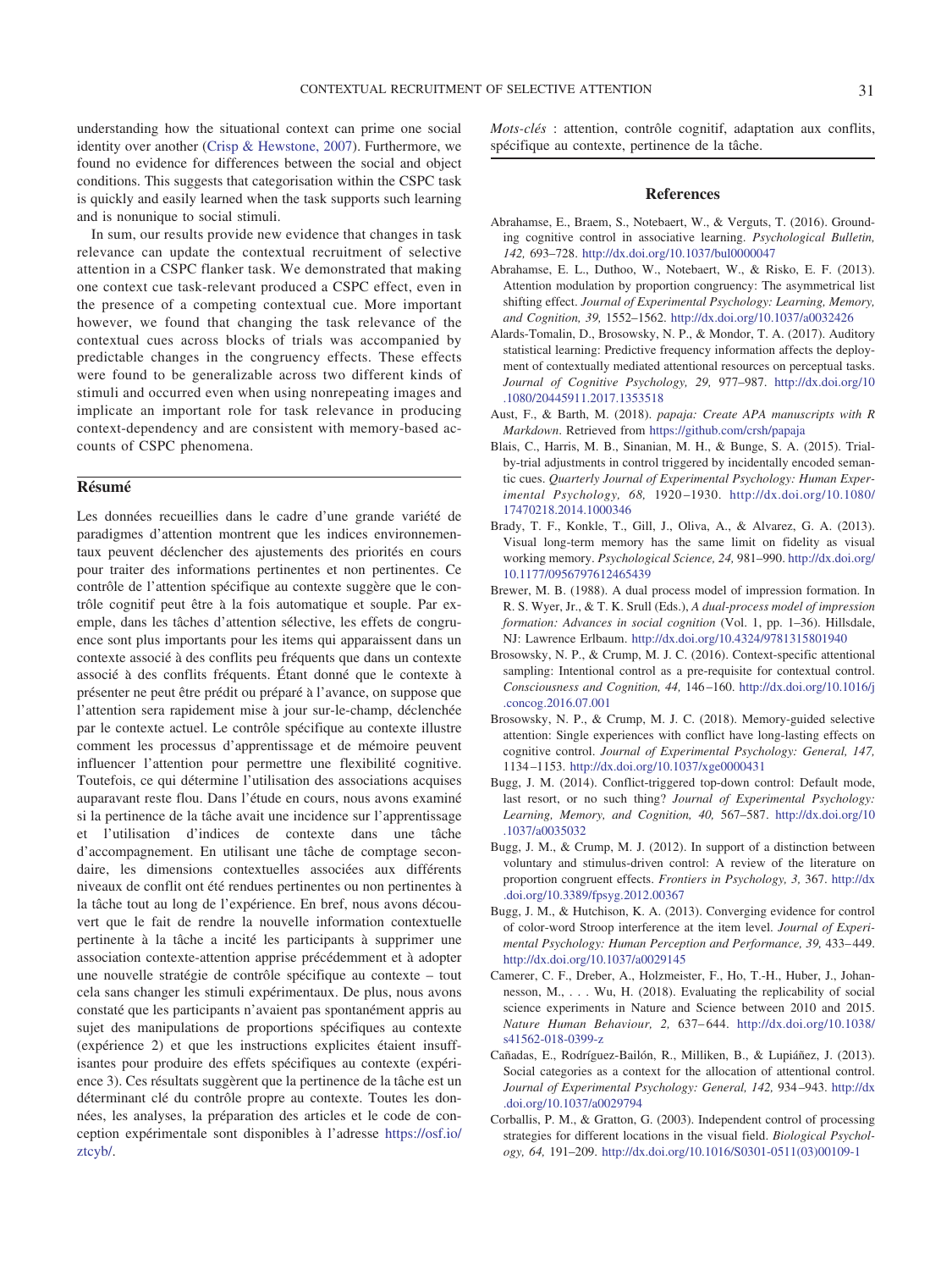- <span id="page-13-36"></span>Crisp, R. J., & Hewstone, M. (2007). Multiple social categorization. *Advances in Experimental Social Psychology, 39,* 163–254. [http://dx.doi](http://dx.doi.org/10.1016/S0065-2601%2806%2939004-1) [.org/10.1016/S0065-2601\(06\)39004-1](http://dx.doi.org/10.1016/S0065-2601%2806%2939004-1)
- <span id="page-13-9"></span>Crump, M. J. (2016). Learning to selectively attend from context-specific attentional histories: A demonstration and some constraints. *Canadian Journal of Experimental Psychology/Revue Canadienne de Psychologie Expérimentale, 70,* 59 –77. <http://dx.doi.org/10.1037/cep0000066>
- <span id="page-13-29"></span>Crump, M. J. C., & Brosowsky, N. P. (2019). *ConflictPower: Simulation based power analysis for adaptive control designs*. Retrieved from <https://github.com/CrumpLab/conflictPower>
- <span id="page-13-26"></span>Crump, M. J., Brosowsky, N. P., & Milliken, B. (2017). Reproducing the location-based context-specific proportion congruent effect for frequency unbiased items: A reply to Hutcheon and Spieler (2016). *Quarterly Journal of Experimental Psychology: Human Experimental Psychology, 70,* 1792–1807. [http://dx.doi.org/10.1080/17470218.2016](http://dx.doi.org/10.1080/17470218.2016.1206130) [.1206130](http://dx.doi.org/10.1080/17470218.2016.1206130)
- <span id="page-13-8"></span>Crump, M. J., Gong, Z., & Milliken, B. (2006). The context-specific proportion congruent Stroop effect: Location as a contextual cue. *Psychonomic Bulletin & Review, 13,* 316 –321. [http://dx.doi.org/10.3758/](http://dx.doi.org/10.3758/BF03193850) [BF03193850](http://dx.doi.org/10.3758/BF03193850)
- <span id="page-13-18"></span>Crump, M. J., & Logan, G. D. (2010). Contextual control over task-set retrieval. *Attention, Perception & Psychophysics, 72,* 2047–2053. [http://](http://dx.doi.org/10.3758/BF03196681) [dx.doi.org/10.3758/BF03196681](http://dx.doi.org/10.3758/BF03196681)
- <span id="page-13-13"></span>Crump, M. J. C., & Milliken, B. (2009). The flexibility of context-specific control: Evidence for context-driven generalization of item-specific control settings. *Quarterly Journal of Experimental Psychology: Human Experimental Psychology, 62,* 1523–1532. [http://dx.doi.org/10.1080/](http://dx.doi.org/10.1080/17470210902752096) [17470210902752096](http://dx.doi.org/10.1080/17470210902752096)
- <span id="page-13-10"></span>Crump, M. J. C., Milliken, B., Leboe-McGowan, J., Leboe-McGowan, L., & Gao, X. (2018). Context-dependent control of attention capture: Evidence from proportion congruent effects. *Canadian Journal of Experimental Psychology Revue Canadienne de Psychologie Experimentale, 74,* 91–104. <http://dx.doi.org/10.1037/cep0000145>
- <span id="page-13-19"></span>Crump, M. J., Vaquero, J. M., & Milliken, B. (2008). Context-specific learning and control: The roles of awareness, task relevance, and relative salience. *Consciousness and Cognition, 17,* 22–36. [http://dx.doi.org/10](http://dx.doi.org/10.1016/j.concog.2007.01.004) [.1016/j.concog.2007.01.004](http://dx.doi.org/10.1016/j.concog.2007.01.004)
- <span id="page-13-32"></span>Desender, K. (2018). Different mechanisms can account for the instruction induced proportion congruency effect. *Acta Psychologica, 184,* 39 – 45. <http://dx.doi.org/10.1016/j.actpsy.2017.03.011>
- <span id="page-13-34"></span>Devine, P. G. (1989). Stereotypes and prejudice: Their automatic and controlled components. *Journal of Personality and Social Psychology, 56,* 5–18. <http://dx.doi.org/10.1037/0022-3514.56.1.5>
- <span id="page-13-30"></span>Dienes, Z. (2014). Using Bayes to get the most out of nonsignificant results. *Frontiers in Psychology, 5,* 781. [http://dx.doi.org/10.3389/fpsyg](http://dx.doi.org/10.3389/fpsyg.2014.00781) [.2014.00781](http://dx.doi.org/10.3389/fpsyg.2014.00781)
- <span id="page-13-5"></span>Egner, T. (2014). Creatures of habit (and control): A multi-level learning perspective on the modulation of congruency effects. *Frontiers in Psychology, 5,* 1247. <http://dx.doi.org/10.3389/fpsyg.2014.01247>
- <span id="page-13-33"></span>Entel, O., Tzelgov, J., & Bereby-Meyer, Y. (2014). Proportion congruency effects: Instructions may be enough. *Frontiers in Psychology, 5,* 1108. <http://dx.doi.org/10.3389/fpsyg.2014.01108>
- <span id="page-13-0"></span>Eriksen, B. A., & Eriksen, C. W. (1974). Effects of noise letters upon the identification of a target letter in a nonsearch task. *Perception & Psychophysics, 16,* 143–149. <http://dx.doi.org/10.3758/BF03203267>
- <span id="page-13-6"></span>Fischer, R., & Dreisbach, G. (2015). Predicting high levels of multitasking reduces between-tasks interactions. *Journal of Experimental Psychology: Human Perception and Performance, 41,* 1482–1487. [http://dx.doi](http://dx.doi.org/10.1037/xhp0000157) [.org/10.1037/xhp0000157](http://dx.doi.org/10.1037/xhp0000157)
- <span id="page-13-11"></span>Fischer, R., Gottschalk, C., & Dreisbach, G. (2014). Context-sensitive adjustment of cognitive control in dual-task performance. *Journal of Experimental Psychology: Learning, Memory, and Cognition, 40,* 399 – 416. <http://dx.doi.org/10.1037/a0034310>
- <span id="page-13-35"></span>Fiske, S. T., & Neuberg, S. L. (1990). A continuum of impression formation, from category-based to individuating processes: Influences of information and motivation on attention and interpretation. In M. P. Zanna (Ed.), *Advances in experimental social psychology* (Vol. 23, pp. 1–74). New York, NY: Academic Press. [http://dx.doi.org/10.1016/S0065-](http://dx.doi.org/10.1016/S0065-2601%2808%2960317-2) [2601\(08\)60317-2](http://dx.doi.org/10.1016/S0065-2601%2808%2960317-2)
- <span id="page-13-28"></span>Fox, J., & Weisberg, S. (2019). *An R companion to applied regression* (3rd ed.). Thousand Oaks, CA: SAGE. Retrieved from [http://tinyurl.com/](http://tinyurl.com/carbook) [carbook](http://tinyurl.com/carbook)
- <span id="page-13-20"></span>Hintzman, D. L. (1984). MINERVA 2: A simulation model of human memory. *Behavior Research Methods, Instruments, & Computers, 16,* 96 –101. <http://dx.doi.org/10.3758/BF03202365>
- <span id="page-13-21"></span>Hintzman, D. L. (1986). Schema abstraction in a multiple-trace memory model. *Psychological Review, 93,* 411– 428. [http://dx.doi.org/10.1037/](http://dx.doi.org/10.1037/0033-295X.93.4.411) [0033-295X.93.4.411](http://dx.doi.org/10.1037/0033-295X.93.4.411)
- <span id="page-13-22"></span>Hintzman, D. L. (1988). Judgments of frequency and recognition memory in a multiple-trace memory model. *Psychological Review, 95,* 528 –551. <http://dx.doi.org/10.1037/0033-295X.95.4.528>
- <span id="page-13-24"></span>Hommel, B. (2004). Event files: Feature binding in and across perception and action. *Trends in Cognitive Sciences, 8,* 494 –500. [http://dx.doi.org/](http://dx.doi.org/10.1016/j.tics.2004.08.007) [10.1016/j.tics.2004.08.007](http://dx.doi.org/10.1016/j.tics.2004.08.007)
- <span id="page-13-25"></span>Hommel, B. (2019). Theory of event coding (TEC) V2.0: Representing and controlling perception and action. *Attention, Perception & Psychophysics, 81,* 2139 –2154. <http://dx.doi.org/10.3758/s13414-019-01779-4>
- <span id="page-13-12"></span>Hübner, R., & Mishra, S. (2016). Location-specific attentional control is also possible in the Simon task. *Psychonomic Bulletin & Review, 23,* 1867–1872. <http://dx.doi.org/10.3758/s13423-016-1057-y>
- <span id="page-13-14"></span>Hutcheon, T. G., & Spieler, D. H. (2017). Limits on the generalizability of context-driven control. *Quarterly Journal of Experimental Psychology: Human Experimental Psychology, 70,* 1292–1304. [http://dx.doi.org/10](http://dx.doi.org/10.1080/17470218.2016.1182193) [.1080/17470218.2016.1182193](http://dx.doi.org/10.1080/17470218.2016.1182193)
- <span id="page-13-23"></span>Jacoby, L. L. (1978). On interpreting the effects of repetition: Solving a problem versus remembering a solution. *Journal of Verbal Learning and Verbal Behavior, 17,* 649 – 667. [http://dx.doi.org/10.1016/S0022-](http://dx.doi.org/10.1016/S0022-5371%2878%2990393-6) [5371\(78\)90393-6](http://dx.doi.org/10.1016/S0022-5371%2878%2990393-6)
- <span id="page-13-31"></span><span id="page-13-7"></span>Jeffreys, H. (1961). *Theory of probability*. Oxford, UK: Clarendon Press.
- King, J. A., Korb, F. M., & Egner, T. (2012). Priming of control: Implicit contextual cuing of top-down attentional set. *The Journal of Neuroscience: The Official Journal of the Society for Neuroscience, 32,* 8192– 8200. <http://dx.doi.org/10.1523/JNEUROSCI.0934-12.2012>
- <span id="page-13-17"></span>Lehle, C., & Hübner, R. (2008). On-the-fly adaptation of selectivity in the flanker task. *Psychonomic Bulletin & Review, 15,* 814 – 818. [http://dx](http://dx.doi.org/10.3758/PBR.15.4.814) [.doi.org/10.3758/PBR.15.4.814](http://dx.doi.org/10.3758/PBR.15.4.814)
- <span id="page-13-3"></span>Logan, G. D. (1980). Attention and automaticity in Stroop and priming tasks: Theory and data. *Cognitive Psychology, 12,* 523–553. [http://dx](http://dx.doi.org/10.1016/0010-0285%2880%2990019-5) [.doi.org/10.1016/0010-0285\(80\)90019-5](http://dx.doi.org/10.1016/0010-0285%2880%2990019-5)
- <span id="page-13-15"></span>Logan, G. D. (1988). Toward an instance theory of automatization. *Psychological Review, 95,* 492–527. [http://dx.doi.org/10.1037/0033-295X](http://dx.doi.org/10.1037/0033-295X.95.4.492) [.95.4.492](http://dx.doi.org/10.1037/0033-295X.95.4.492)
- <span id="page-13-16"></span>Logan, G. D. (1992). Attention and preattention in theories of automaticity. *The American Journal of Psychology, 105,* 317–339. [http://dx.doi.org/](http://dx.doi.org/10.2307/1423031) [10.2307/1423031](http://dx.doi.org/10.2307/1423031)
- <span id="page-13-1"></span>Logan, G. D., & Zbrodoff, N. J. (1979). When it helps to be misled: Facilitative effects of increasing the frequency of conflicting stimuli in a Stroop-like task. *Memory & Cognition, 7,* 166 –174. [http://dx.doi.org/](http://dx.doi.org/10.3758/BF03197535) [10.3758/BF03197535](http://dx.doi.org/10.3758/BF03197535)
- <span id="page-13-4"></span>Logan, G. D., Zbrodoff, N. J., & Williamson, J. (1984). Strategies in the color-word Stroop task. *Bulletin of the Psychonomic Society, 22,* 135– 138. <http://dx.doi.org/10.3758/BF03333784>
- <span id="page-13-2"></span>Lowe, D. G., & Mitterer, J. O. (1982). Selective and divided Attention in a Stroop task. *Canadian Journal of Psychology/Revue*. Canadian Psychology, *36,* 684 –700. <http://dx.doi.org/10.1037/h0080661>
- <span id="page-13-27"></span>Ma, D. S., Correll, J., & Wittenbrink, B. (2015). The Chicago face database: A free stimulus set of faces and norming data. *Behavior*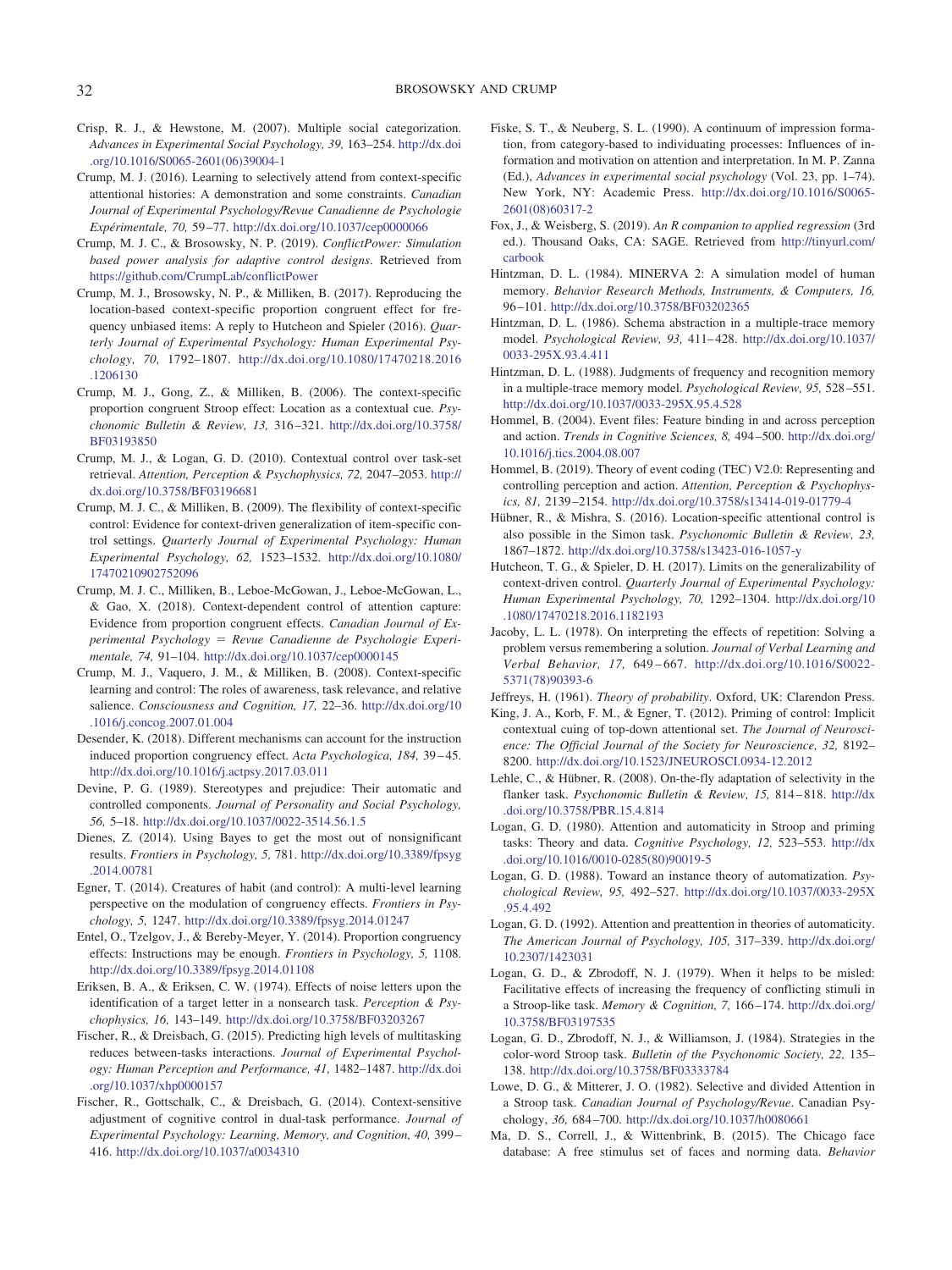*Research Methods, 47,* 1122–1135. [http://dx.doi.org/10.3758/s13428-](http://dx.doi.org/10.3758/s13428-014-0532-5) [014-0532-5](http://dx.doi.org/10.3758/s13428-014-0532-5)

- <span id="page-14-28"></span>Macrae, C. N., & Bodenhausen, G. V. (2001). Social cognition: Categorical person perception. *British Journal of Psychology, 92,* 239 –255. <http://dx.doi.org/10.1348/000712601162059>
- <span id="page-14-27"></span>Massidda, D. (2013). *Retimes: Reaction time analysis*. Retrieved from [https://CRAN.R-project.org/package](https://CRAN.R-project.org/package=retimes)=retimes
- <span id="page-14-26"></span>Maxwell, S. E., Kelley, K., & Rausch, J. R. (2008). Sample size planning for statistical power and accuracy in parameter estimation. *Annual Review of Psychology, 59,* 537–563. [http://dx.doi.org/10.1146/annurev](http://dx.doi.org/10.1146/annurev.psych.59.103006.093735) [.psych.59.103006.093735](http://dx.doi.org/10.1146/annurev.psych.59.103006.093735)
- <span id="page-14-2"></span>Mayr, U., & Bryck, R. L. (2007). Outsourcing control to the environment: Effects of stimulus/response locations on task selection. *Psychological Research, 71,* 107–116. <http://dx.doi.org/10.1007/s00426-005-0039-x>
- <span id="page-14-22"></span>Morey, R. D., & Rouder, J. N. (2018). *BayesFactor: Computation of bayes factors for common designs*. Retrieved from [https://CRAN.R-project](https://CRAN.R-project.org/package=BayesFactor) [.org/package](https://CRAN.R-project.org/package=BayesFactor)=BayesFactor
- <span id="page-14-14"></span>Norman, D. A. (1969). Memory while shadowing. *The Quarterly Journal of Experimental Psychology, 21,* 85–93. [http://dx.doi.org/10.1080/](http://dx.doi.org/10.1080/14640746908400200) [14640746908400200](http://dx.doi.org/10.1080/14640746908400200)
- <span id="page-14-15"></span>Norman, D. A. (1976). *Memory and attention: An introduction to human information processing*. New York, NY: John Wiley & Sons.
- <span id="page-14-25"></span>Open Science Collaboration. (2015). Estimating the reproducibility of psychological science. *Science, 349* (6251), aac4716. [http://dx.doi.org/](http://dx.doi.org/10.1126/science.aac4716) [10.1126/science.aac4716](http://dx.doi.org/10.1126/science.aac4716)
- <span id="page-14-8"></span>Posner, M. I., & Snyder, C. R. R. (1975a). Attention and cognitive control. In R. L. Solso (Ed.), *Information processing and cognition: The Loyola symposium* (pp. 153–175). Hillsdale, NJ: Lawrence Erlbaum.
- <span id="page-14-9"></span>Posner, M. I., & Snyder, C. R. R. (1975b). Facilitation and inhibition in the processing of signals. In P. M. A. Rabbit & S. Dornic (Eds.), *Attention and performance V* (pp. 669 – 682). New York, NY: Academic Press.
- <span id="page-14-17"></span>R Core Team. (2019). *R: A language and environment for statistical computing*. Retrieved from <https://www.R-project.org/>
- <span id="page-14-13"></span>Reuss, H., Desender, K., Kiesel, A., & Kunde, W. (2014). Unconscious conflicts in unconscious contexts: The role of awareness and timing in flexible conflict adaptation. *Journal of Experimental Psychology: General, 143,* 1701–1718. <http://dx.doi.org/10.1037/a0036437>
- <span id="page-14-23"></span>Rouder, J. N., Speckman, P. L., Sun, D., Morey, R. D., & Iverson, G. (2009). Bayesian t tests for accepting and rejecting the null hypothesis. *Psychonomic Bulletin & Review, 16,* 225–237. [http://dx.doi.org/10](http://dx.doi.org/10.3758/PBR.16.2.225) [.3758/PBR.16.2.225](http://dx.doi.org/10.3758/PBR.16.2.225)
- <span id="page-14-3"></span>Schmidt, J. R., & Besner, D. (2008). The Stroop effect: Why proportion congruent has nothing to do with congruency and everything to do with contingency. *Journal of Experimental Psychology: Learning, Memory, and Cognition, 34,* 514 –523. [http://dx.doi.org/10.1037/0278-7393.34.3](http://dx.doi.org/10.1037/0278-7393.34.3.514) [.514](http://dx.doi.org/10.1037/0278-7393.34.3.514)
- <span id="page-14-6"></span>Schneider, W., & Shiffrin, R. M. (1977). Controlled and automatic human information processing: I. Detection, search, and attention. *Psychological Review, 84,* 1– 66. <http://dx.doi.org/10.1037/0033-295X.84.1.1>
- <span id="page-14-7"></span>Shiffrin, R. M., & Schneider, W. (1977). Controlled and automatic human information processing: II. Perceptual learning, automatic attending and a general theory. *Psychological Review, 84,* 127–190. [http://dx.doi.org/](http://dx.doi.org/10.1037/0033-295X.84.2.127) [10.1037/0033-295X.84.2.127](http://dx.doi.org/10.1037/0033-295X.84.2.127)
- <span id="page-14-21"></span>Singmann, H., Bolker, B., Westfall, J., & Aust, F. (2019). *Afex: Analysis of factorial experiments*. Retrieved from [https://CRAN.R-project.org/](https://CRAN.R-project.org/package=afex)  $package = a$  $package = a$ fex
- <span id="page-14-0"></span>Stroop, J. R. (1935). Studies of interference in serial verbal reactions. *Journal of Experimental Psychology, 18,* 643– 662. [http://dx.doi.org/10](http://dx.doi.org/10.1037/h0054651) [.1037/h0054651](http://dx.doi.org/10.1037/h0054651)
- <span id="page-14-16"></span>Tottenham, N., Tanaka, J. W., Leon, A. C., McCarry, T., Nurse, M., Hare, T. A., . . . Nelson, C. (2009). The NimStim set of facial expressions: Judgments from untrained research participants. *Psychiatry Research, 168,* 242–249. <http://dx.doi.org/10.1016/j.psychres.2008.05.006>
- <span id="page-14-10"></span>Treisman, A. M. (1960). Contextual cues in selective listening. *The Quarterly Journal of Experimental Psychology, 12,* 242–248. [http://dx.doi](http://dx.doi.org/10.1080/17470216008416732) [.org/10.1080/17470216008416732](http://dx.doi.org/10.1080/17470216008416732)
- <span id="page-14-11"></span>Treisman, A. M. (1964). Selective attention in man. *British Medical Bulletin, 20,* 12–16. [http://dx.doi.org/10.1093/oxfordjournals.bmb](http://dx.doi.org/10.1093/oxfordjournals.bmb.a070274) [.a070274](http://dx.doi.org/10.1093/oxfordjournals.bmb.a070274)
- <span id="page-14-12"></span>Treisman, A. M. (1969). Strategies and models of selective attention. *Psychological Review, 76,* 282–299. <http://dx.doi.org/10.1037/h0027242>
- <span id="page-14-24"></span>Van Selst, M., & Jolicoeur, P. (1994). A solution to the effect of sample size on outlier elimination. *The Quarterly Journal of Experimental Psychology Section A, 47,* 631– 650. [http://dx.doi.org/10.1080/](http://dx.doi.org/10.1080/14640749408401131) [14640749408401131](http://dx.doi.org/10.1080/14640749408401131)
- <span id="page-14-4"></span>Weidler, B. J., & Bugg, J. M. (2016). Transfer of location-specific control to untrained locations. *Quarterly Journal of Experimental Psychology: Human Experimental Psychology, 69,* 2202–2217. [http://dx.doi.org/10](http://dx.doi.org/10.1080/17470218.2015.1111396) [.1080/17470218.2015.1111396](http://dx.doi.org/10.1080/17470218.2015.1111396)
- <span id="page-14-5"></span>Weidler, B. J., Dey, A., & Bugg, J. (2020). Attentional control transfers beyond the reference frame. *Psychological Research, 84,* 217–230. <http://dx.doi.org/10.1007/s00426-018-0984-9>
- <span id="page-14-1"></span>West, R., & Baylis, G. C. (1998). Effects of increased response dominance and contextual disintegration on the Stroop interference effect in older adults. *Psychology and Aging, 13,* 206 –217. [http://dx.doi.org/10.1037/](http://dx.doi.org/10.1037/0882-7974.13.2.206) [0882-7974.13.2.206](http://dx.doi.org/10.1037/0882-7974.13.2.206)
- <span id="page-14-18"></span>Wickham, H. (2016). *Ggplot2: Elegant graphics for data analysis*. Retrieved from <https://ggplot2.tidyverse.org>
- <span id="page-14-19"></span>Wickham, H., François, R., Henry, L., & Müller, K. (2019). *Dplyr: A grammar of data manipulation*. Retrieved from [https://CRAN.R-project](https://CRAN.R-project.org/package=dplyr) [.org/package](https://CRAN.R-project.org/package=dplyr)=dplyr
- <span id="page-14-20"></span>Wilke, C. O. (2019). *Cowplot: Streamlined plot theme and plot annotations for ggplot2*. Retrieved from [https://CRAN.R-project.org/](https://CRAN.R-project.org/package=cowplot) [package](https://CRAN.R-project.org/package=cowplot)=cowplot

(*Appendices follow*)